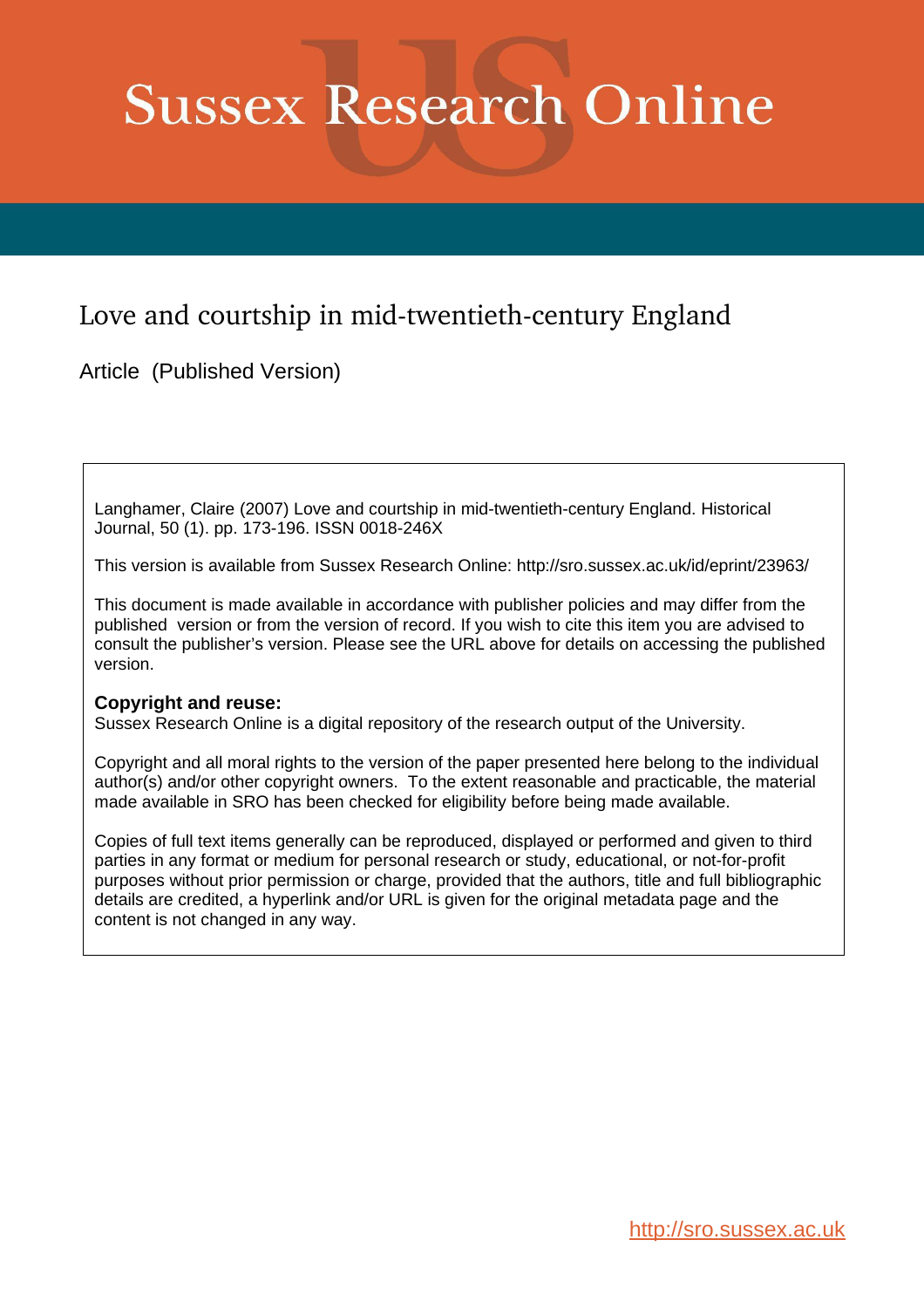## **The Historical Journal**

http://journals.cambridge.org/HIS

Additional services for *The Historical Journal:*

Email alerts: Click here Subscriptions: Click here Commercial reprints: Click here Terms of use : Click here



## **LOVE AND COURTSHIP IN MID-TWENTIETH-CENTURY ENGLAND**

CLAIRE LANGHAMER

The Historical Journal / Volume 50 / Issue 01 / March 2007, pp 173 - 196 DOI: 10.1017/S0018246X06005966, Published online: 13 February 2007

**Link to this article:** http://journals.cambridge.org/abstract\_S0018246X06005966

#### **How to cite this article:**

CLAIRE LANGHAMER (2007). LOVE AND COURTSHIP IN MID-TWENTIETH-CENTURY ENGLAND. The Historical Journal, 50, pp 173-196 doi:10.1017/ S0018246X06005966

**Request Permissions :** Click here

CAMBRIDGE JOURNALS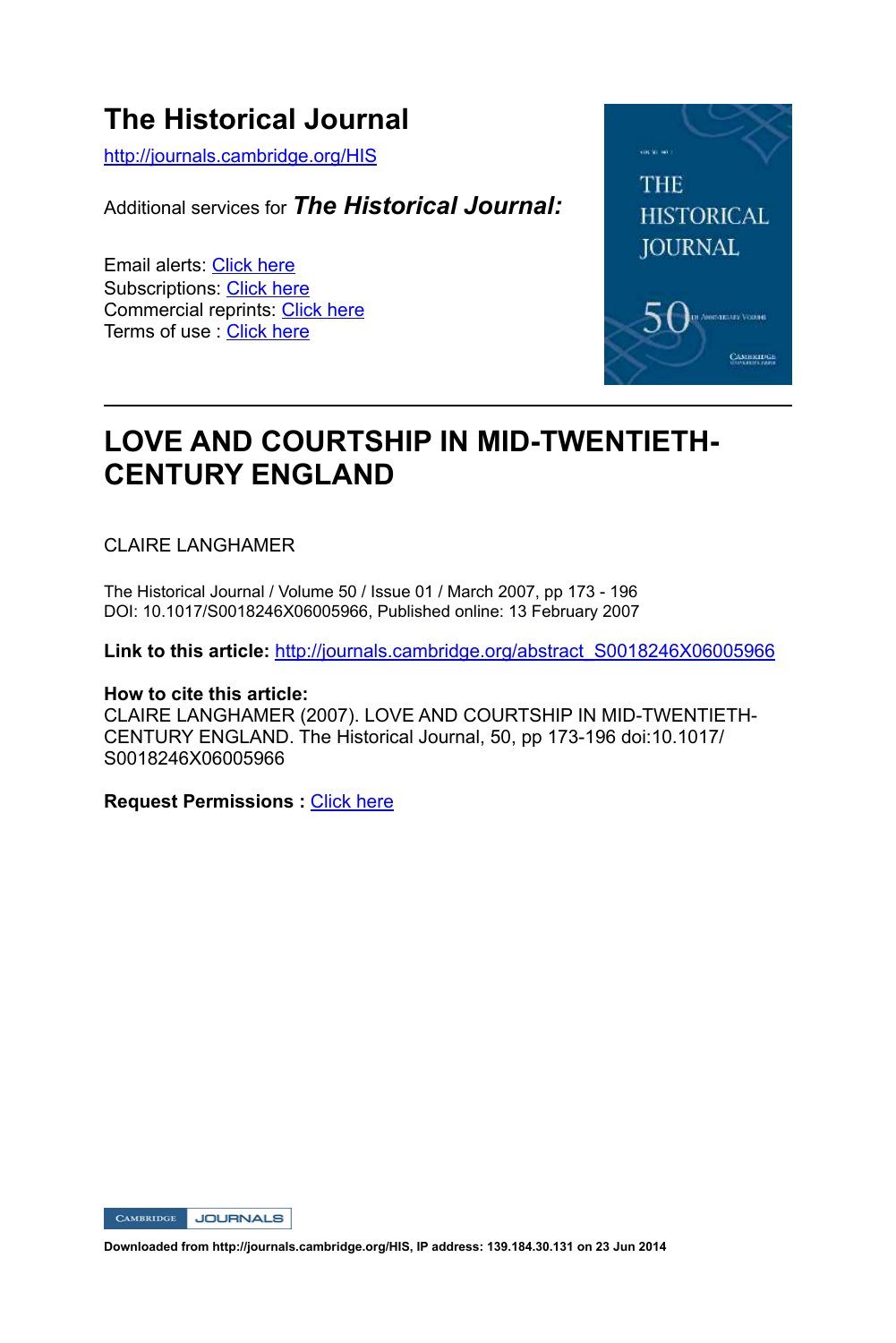The Historical Journal, 50, 1 (2007), pp. 173-196 *C* 2007 Cambridge University Press doi:10.1017/S0018246X06005966 Printed in the United Kingdom

## LOVE AND COURTSHIP IN MID-TWENTIETH-CENTURY ENGLAND\*

#### CLAIRE LANGHAMER

University of Sussex

ABSTRACT. This article contributes to the on-going study of modern affective life by exploring the ways in which love was understood, invoked, and deployed within heterosexual courtships. 'Love' itself is approached as a highly mutable and flexible concept whose meanings and uses are contingent upon historical moment, gender, status, and generation. Whilst the article does not claim to offer a comprehensive history of love across the central years of the twentieth century, it suggests that some of the everyday meanings and uses of that emotion can be illuminated through consideration of this particular aspect of social life. Rather than placing discursive constructions centre stage, the article uses life history material to effect an analysis embedded in everyday practices. Courtship itself is understood as a transitional stage between youth and adulthood: a life stage during which the meanings and uses of 'love' were implicitly or explicitly confronted, where gender relationships were potentially unstable, and where aspiration and desire could conflict in the making of the self. Courtship therefore constituted an important rite of passage which could provide an opportunity to perform, reject, and refine new roles and responsibilities, whilst negotiating future status and identity. The article explores the power dynamics which underlined romantic encounters, but argues that through their everyday practice young women exercised real, if bounded, agency within this sphere of social life.

I

In 1955 the anthropologist, Geoffrey Gorer, published his survey of English society and attitudes, Exploring English character. His method, detailed questionnaire responses received from over 10,000 readers of the People newspaper, allowed him to explore many areas of English life from 'people and homes' through 'growing up' and 'ideas about sex' to ' religion and other beliefs'. He also asked a series of questions about love. 'Slightly more than three-quarters of the total English population and nearly 90 per cent of the married, consider they have been '' really in love''', he asserted, continuing 'the meaning of this phrase is far from

Department of History, University of Sussex, Brighton, BN1 9QN C.L.Langhamer@sussex.ac.uk

<sup>\*</sup> I would like to thank Carol Dyhouse, Alex Shepard and the anonymous Historical Journal reviewers for their helpful comments in relation to this article. Extracts from the Mass-Observation Archive are reproduced with the permission of the Trustees of the Mass-Observation Archive, University of Sussex.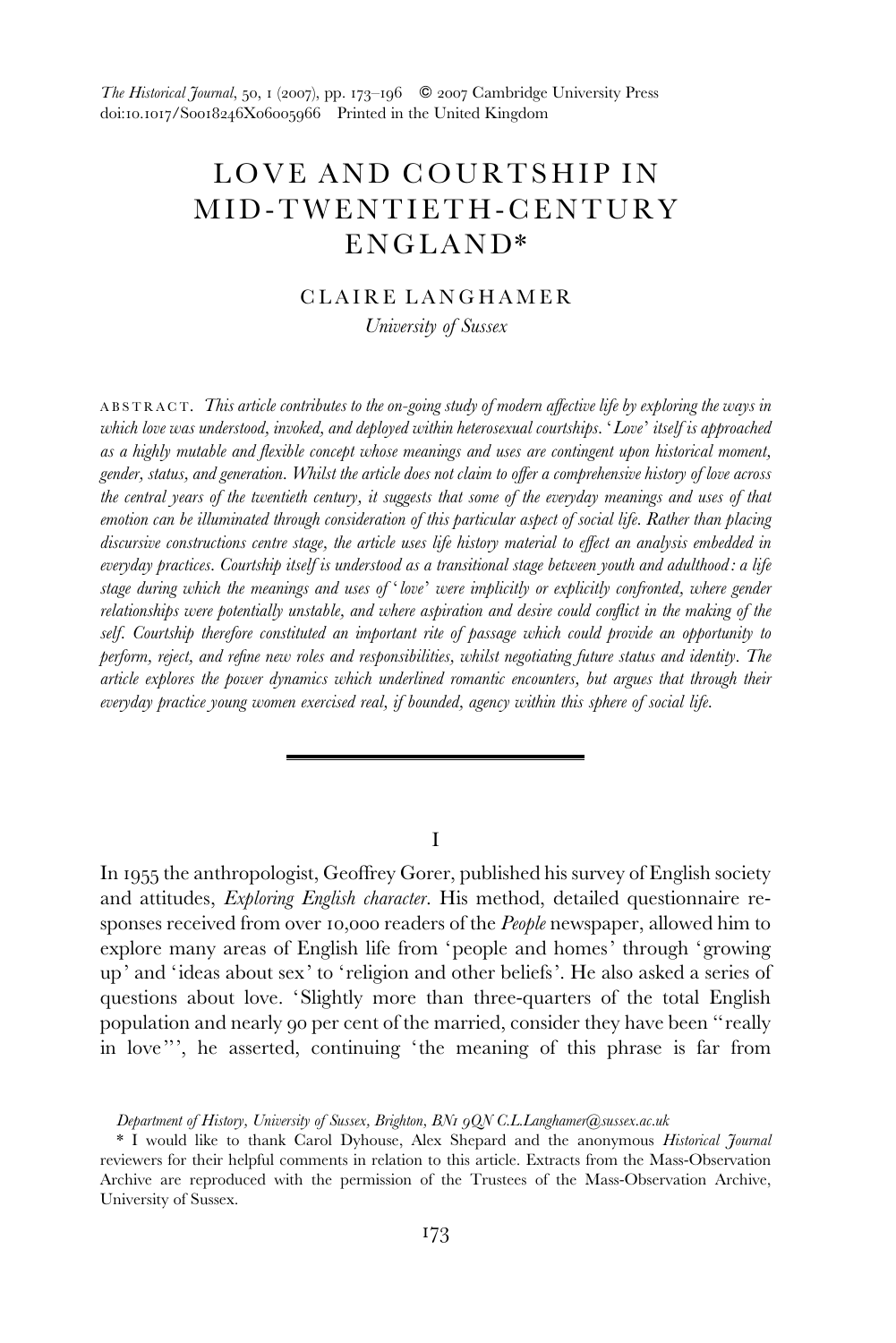precise … but whatever the understanding the English give to it, it does represent an important emotional event in the lives of the greater part of the community.<sup>1</sup> Yet love, and particularly its manifestation in everyday language and social practice, has attracted only sporadic attention from historians of twentiethcentury England. Whilst a vibrant and theoretically sophisticated literature on sexual practice and discourse has long been established, the historicization of love has only far more recently been attempted.<sup>2</sup> Consequently, despite the difficulties historians face in accessing intimate physical experiences, we seem to know far more about English sexual lives than about how men and women contracted, negotiated, and maintained emotional intimacies prior to marriage, within the institution itself, and beyond its social and moral parameters.<sup>3</sup>

Recent historical work on love has tended to focus upon dominant constructions and representations producing welcome, if incomplete, intellectual and cultural histories of the emotion.<sup>4</sup> For example, in her book on interwar Britain, Europe in love, Luisa Passerini rather unconvincingly suggests an inter-relationship between the idea of Europe and a European discourse of love.<sup>5</sup> Passerini's ongoing collaborative project further pursues the connections between European identity and ideas of romantic love.<sup>6</sup> The first major historical work to address love across twentieth-century Britain, Marcus Collins's Modern love: an intimate history of men and women in twentieth-century Britain, is also located largely within the intellectual history tradition.<sup>7</sup> In a comprehensive survey of discursive constructions, Modern love charts the apparent rise and fall of 'mutuality' within modern heterosexual relationships. However, Collins himself admits the limited impact of theories of love founded upon mutual respect and equality, stating that mutuality

<sup>1</sup> G. Gorer, *Exploring English character* (London, 1955), p. 83.

<sup>2</sup> See, for example, Hera Cook, The long sexual revolution: women, sex, and contraception in England, 1800–1975 (Oxford, 2004), and Lesley Hall, Sex, gender and social change in Britain since 1880 (Basingstoke, 2000). <sup>3</sup> This article is not primarily concerned with sex.

<sup>4</sup> It is not my intention here to discuss in detail the development of the history of emotions more broadly as this is surveyed elsewhere. For a comprehensive examination of theories of emotions and an introduction to his own concept of 'emotives' see William M. Reddy, The navigation of feeling: a framework for the history of emotions (Cambridge, 2001). For a survey which restricts itself to historical works see Joanna Bourke, 'Fear and anxiety: writing about emotion in modern history', History Workshop Journal, 55 (2003), pp. 111–33. Recent works on the modern British context include Martin Francis's study of masculine emotional culture, 'Tears, tantrums, and bared teeth: the emotional economy of three Conservative prime ministers, 1951–1963', Journal of British Studies, 41 (2000), pp. 354–87, and Michael Roper's methodological intervention, 'Slipping out of view: subjectivity and emotion in gender history', History Workshop Journal, 59 (2005), pp. 57–72.

<sup>5</sup> Luisa Passerini, *Europe in love, love in Europe: imagination and politics between the wars* (London, 1999). Although methodologically intriguing, the central weakness of this book is, in fact, its inability coherently to tie two intellectual histories together convincingly.

<sup>6</sup> L. Passerini, 'Europe of love: re-centring intercultural affairs', European Review of History, 11 (2004), pp. 171–84.

<sup>7</sup> Marcus Collins, Modern love: an intimate history of men and women in twentieth-century Britain (London, 2003). Twentieth-century love has, of course, been addressed by those working beyond the discipline of history. See, for example, Anthony Giddens, The transformation of intimacy: sexuality, love and eroticism in modern societies (Cambridge, 1992).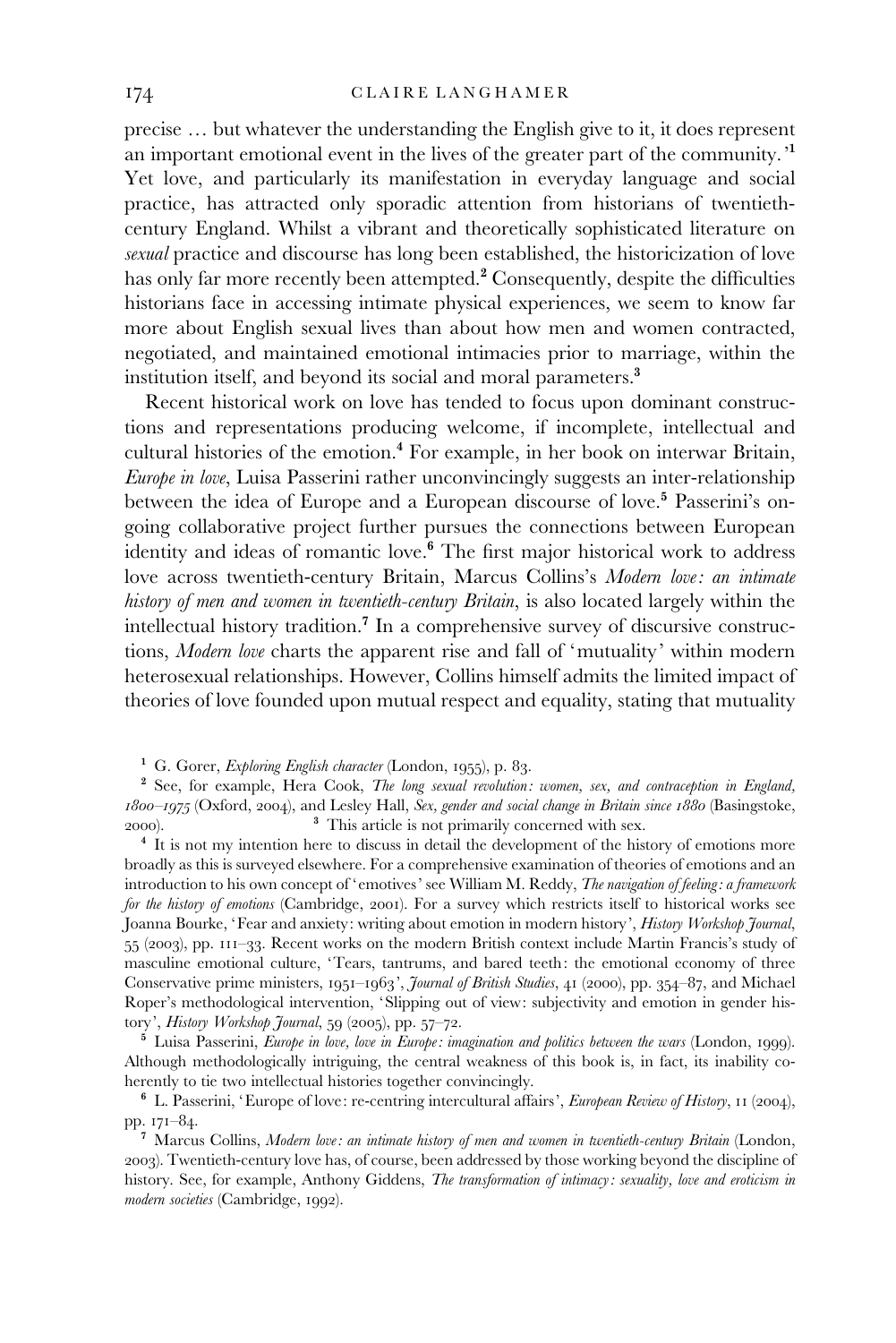'constituted a middle class revolt against middle-class mores'.<sup>8</sup> Indeed, attention to the 'relative "throw"' of this discourse, allied to detailed analysis of everyday practice, suggests that Collins's model of mutuality was simply one of a number of competing constructions of love.<sup>9</sup> As this article will demonstrate, mutuality cannot therefore assume prime conceptual status within the historiography of this field.

Whilst the intellectual history of love continues to grow we still lack a thoroughgoing analysis of the ways in which love was understood, invoked, and deployed 'in the round' of everyday life.<sup>10</sup> Within existing accounts representation is privileged over narrated experience and the complex dialogue between ideals of love and individual behaviour surprisingly under-researched. As Linda Pollock observes, in a methodologically suggestive piece on early modern anger, 'No amount of analysis of emotional culture itself will reveal the lived experience of emotions and their function in everyday situations.'<sup>11</sup> Michael Roper has recently offered an important critique of cultural approaches to gender arguing for 'the significance of the material, of bodily experiences, and of the practices of daily life in which emotional relations are embedded'.<sup>12</sup> My aim in this article is to offer a study of everyday courtship practices which contributes further to the embedded study of affective life. The article does not claim to offer a comprehensive history of love across the central years of the twentieth century, nor indeed does it discuss sexual practice at length. Instead it draws upon life history sources to explore the contested meanings of love within a particular aspect of social life. Informed by the work of sociologists, anthropologists, and historians of emotion, 'love' is understood as a highly mutable concept whose very meanings are contingent upon historical moment, gender, status, and generation. As Stevi Jackson has argued, 'Love cannot be treated as if it has an existence independent of the social and cultural context within which it is experienced.'<sup>13</sup> Rather it is shaped, deployed, invoked, and ultimately subjectively 'felt' by individuals in dialogue with their material and discursive worlds: within a particular historical moment the meaning and uses of love can vary greatly.

<sup>8</sup> Collins, Modern love, p. 9. Collins draws largely upon political and institutional sources with a principal focus upon 'the bourgeoisie and its bohemian fringe'.

<sup>9</sup> Peter Mandler argues that cultural historians must attend to the ' relative ''throw''' of any discourse in assessing its significance in his controversial article, 'The problem with cultural history', Cultural and Social History,  $1 (2004)$ , pp.  $94-117$ , at p. 96. Mandler also identifies the status and significance of different kinds of texts and the construction of meaning as key methodological problems within the field.

<sup>10</sup> Of course literary, philosophical, and sociological explorations of love abound. See for example, Roland Barthes, A lover's discourse: fragments (London, 2002); Ulrich Beck and Elisabeth Beck-Gernsheim, The normal chaos of love (London, 1995); Julia Kristeva, Tales of love (New York, 1987); Lynne Pearce and Jackie Stacey, eds., Romance revisited (London, 1995).

 $11$  Linda A. Pollock, 'Anger and the negotiation of relationships in early modern England', *Historical* Journal, 47 (2004), pp. 567–90, at p. 571.

<sup>12</sup> Roper, 'Slipping out of view', p. 69. See also his 'Between manliness and masculinity: the ''war generation'' and the psychology of fear in Britain, 1914–1950', Journal of British Studies, 44 (2005), pp. 343–62. <sup>13</sup> S. Jackson, *Heterosexuality in question* (London, 1999), p. 96.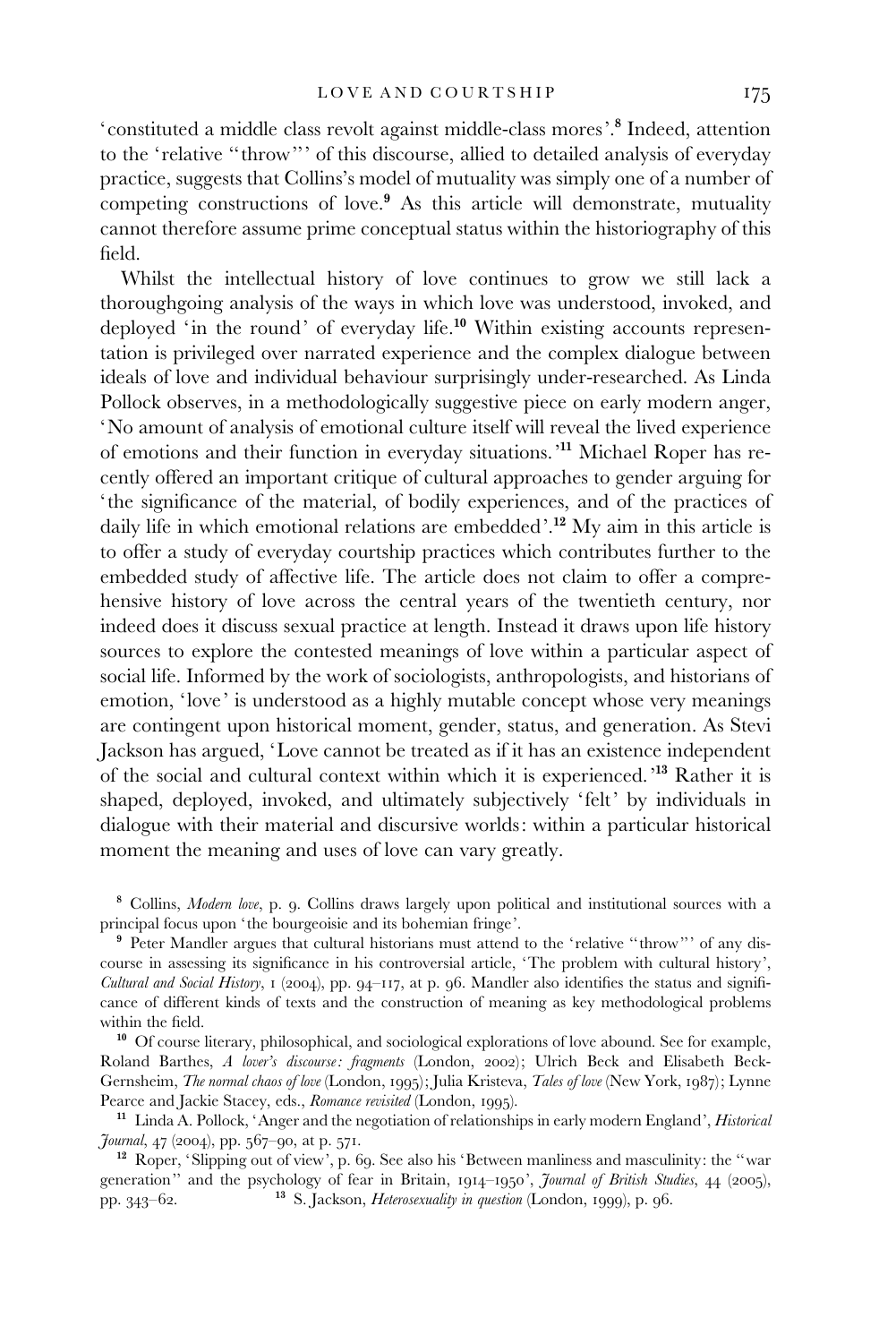Youthful heterosexual relationships prior to, but not *necessarily* resulting in, marriage are the central focus of this article. For the sake of linguistic convenience these are referred to as courtships, although this naming is not unproblematic, a discussion which will be opened up shortly.<sup>14</sup> My contention, nonetheless, is that within the life cycle of the majority of heterosexual young men and women, across the mid-twentieth century, we can observe a formative stage when emotional attachments were made, or were expected to be made, and developed. This was a point at which the meanings and uses of 'love' were implicitly or explicitly confronted, where gender relationships were potentially unstable, and where desire could conflict with pragmatism in the making of the self and of the future. Courtship, within the context of near universal marriage, therefore constituted an important rite of passage which offered bounded opportunities to perform and refine new gender roles, whilst simultaneously permitting the re-negotiation of social status and identity. The choices made, or not made, in this period framed the emotional and material context of adulthood. The historical study of courtship can therefore shed new light on key categories of historical understanding such as gender, generation, and social status, through analysis of the power dynamics at play in partner selection within the context of the couple, the family, and the community beyond.

Yet twentieth-century courtship has received little systematic attention in its own right as an everyday practice.<sup>15</sup> Whilst the topic has attracted the limited attentions of historians working more broadly on women, work, and family, John Gillis's ambitious study, For better, for worse: British marriages, 1600 to the present, remains the only book length study consistently to take modern courtship practice seriously.<sup>16</sup> However, even this work largely fails to explore the ways in which men and women subjectively understood courtship practice and its relationship to the meanings and uses of love, focusing instead upon ritual and custom. More recently Cas Wouters's Female emancipation in the West, 1890-2000 has surveyed the

<sup>14</sup> The language used to describe emotional intimacies prior to marriage is contested as the second section of this article will demonstrate.

<sup>15</sup> Historians of other periods have, however, explored courtship practices in Britain. See for example, Richard Adair's Courtship, illegitimacy and marriage in early modern England (Manchester, 1996) and Diana O'Hara's Courtship and constraint: rethinking the making of marriage in Tudor England (Manchester, 2002). Both of these monographs explore courtship negotiations in the early modern period, whilst Ginger S. Frost's Broken promises: courtship, class and gender in Victorian England (Charlottesville, 1995) explores breach of promise cases in the nineteenth century.

<sup>16</sup> John Gillis, For better, for worse: British marriages, 1600 to the present (Oxford, 1985). See also Judy Giles, Women, identity and private life in Britain, 1900–1950 (Basingstoke, 1995), pp. 49–63; Natalie Higgins, 'The changing expectations and realities of marriage in the English working class, 1920–1960' (D.Phil. thesis, Cambridge, 2002), pp. 86-121; Claire Langhamer, Women's leisure in England, 1920-1960 (Manchester, 2000), pp. 113–132; Elizabeth Roberts, A woman's place: an oral history of working-class women, 1890–1940 (Oxford, 1984), pp. 72–80; Elizabeth Roberts, Women and families: an oral history, 1940–1970 (Oxford, 1995), pp. 59–75; Derek Thompson, 'Courtship and marriage in Preston between the wars', Oral History, 3 (1975); Selina Todd, Young women, work, and family in England, 1918–1950 (Oxford, 2005), pp. 195–224.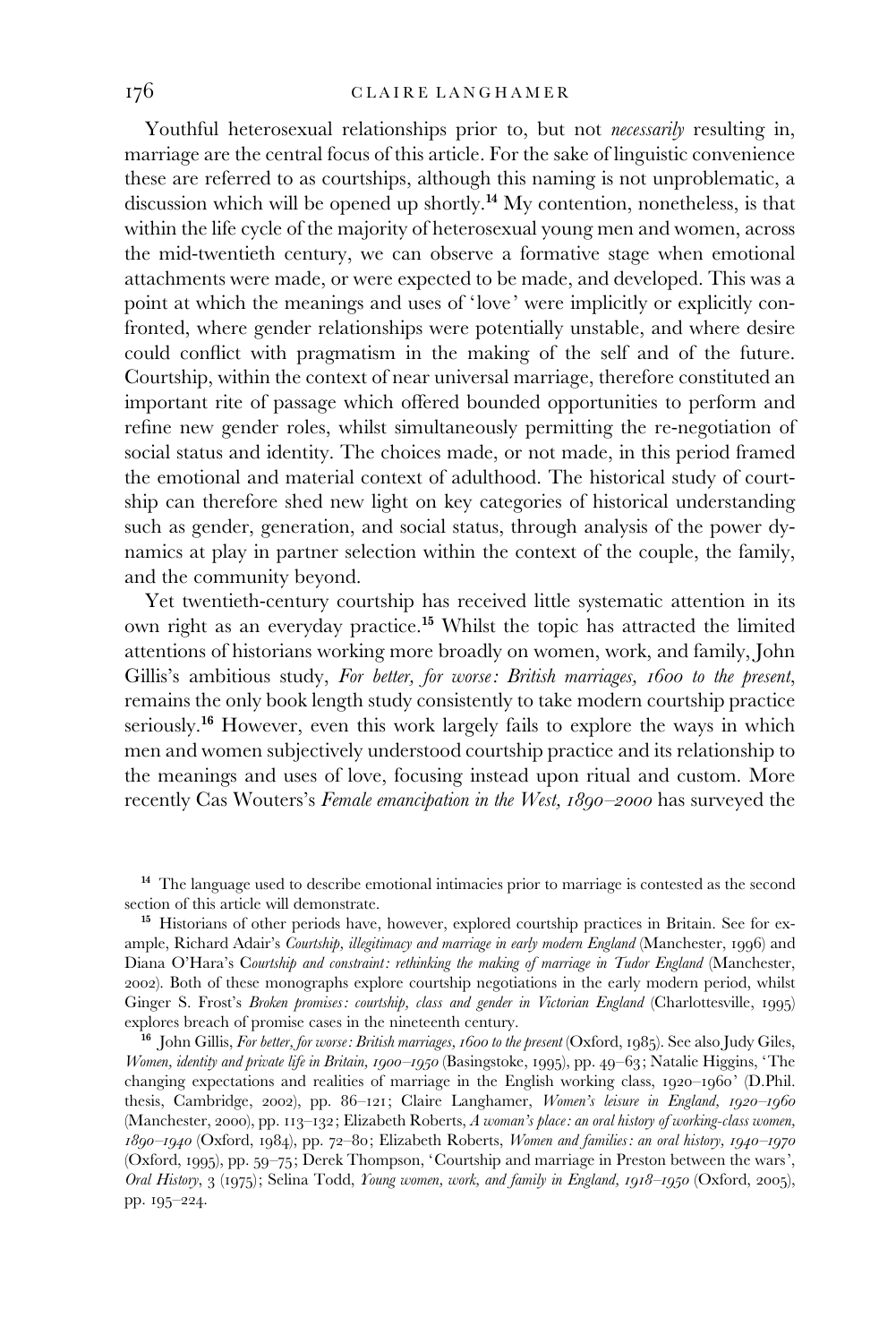advice literature which framed courtship behaviour in the West, but this book largely fails to examine the extent to which such advice was adopted.<sup>17</sup>

In contrast, this article combines attention to courtship practices with a consideration of the subjective understandings which can be accessed through the life history method. In addition to a range of social survey material generated across the period, this article employs evidence collected by the pioneering British social investigative organization Mass-Observation.<sup>18</sup> Mass-Observation was established in 1937 with the avowed aim of constructing 'an anthropology of ourselves' and, in its first phase, generated material into the 1950s. Its approach was eclectic but included observational research, the solicitation of diaries, and the collection of responses to a monthly 'directive': a series of open-ended questions on particular topics sent by the organization to a panel of volunteers. A fascination with the minutiae of everyday life was perhaps Mass-Observation's defining feature and, combined with a method which guaranteed a persistent strand of subjectivity, it is arguably the pre-eminent archive for the reflexive study of social life in mid-century Britain.<sup>19</sup> In 1981 the directive system was revived and a 'new' Mass-Observation archive emerged which continues to generate life history material up to the present. Here I draw upon 'old' and 'new' Mass-Observation to explore both historically sited material and recently solicited memory texts. Particular use is made of the summer 2001 directive on 'courting and dating', commissioned specifically for this project, which generated approximately 50 replies from men and 140 from women. The directive posed questions around the terminology of courtship, the meaning of love, ideal partners, courtship etiquette, and sexual experiences. Correspondents were asked to write on courtship across their life span. As is well documented, Mass-Observation does not offer the historian a ' representative sample'; the particularities of its class and gender reach negate any such claim.<sup>20</sup> Nor, of course, can it offer unmediated or unproblematic access to everyday experience and emotion. Discussions of love, within the 2001 replies, are framed by the overarching subject 'courting and dating' and therefore reflect the process of solicitation. Nonetheless, the self-reflection demanded of the volunteer panel generated, and continues to generate, material which is richly autobiographical and threaded through with subjective understandings of social

<sup>17</sup> Cas Wouters, Female emancipation in the West,  $1890-2000$  (London, 2004).

<sup>18</sup> On the history of Mass-Observation see Nick Hubble, Mass Observation and everyday life: culture, history, theory (London, 2005); Tom Jeffrey, 'Mass-Observation, a short history', Mass-Observation Archive Occasional Paper, 10 (1999); Tony Kushner, We Europeans? Mass-Observation, 'race', and British identity in twentieth-century Britain (Aldershot, 2004). An introduction to Mass-Observation with a particular focus on the new project is provided by Dorothy Sheridan, David Bloome, and Brian Street in Writing ourselves: Mass-Observation and literacy practices (Creskill, NJ, 2000).

<sup>19</sup> For a discussion of the criticisms made of Mass-Observation's methods over time and a helpful account of the archive's research potential see Kushner's We Europeans?, pp. 8-28. Kushner himself employs Mass-Observation material 'undefensively', p. 5.

<sup>20</sup> For a discussion of Mass-Observation's 'representative ness' and a suggestion that the Archive offers access to ' representative experience', see Jenny Shaw, ' Intellectual property, representative experience and Mass-Observation', Mass-Observation Occasional Paper, 9 (1998).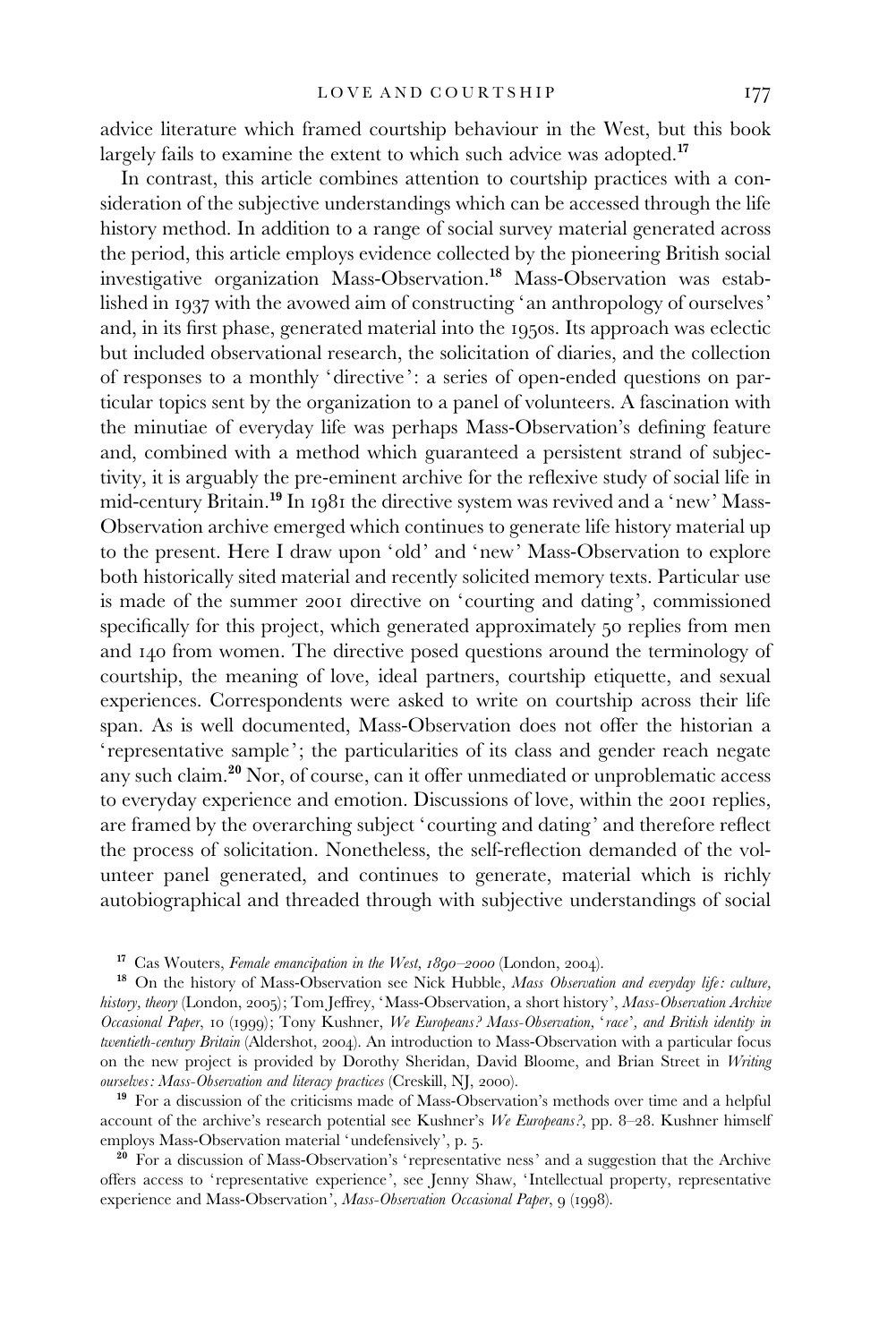worlds. Mass-Observation material allows for an interrogation of the dialectical relationship between practice and prescription within individual lives as narrated at a particular moment in time. It offers access to the ways in which historical actors adapted, utilized, or disregarded discursive constructions within their own spheres of existence. For these reasons Mass-Observation provides distinctive and dynamic material for the study of courtship practice and its relationship to love.

#### I I

The period 1930 to 1970 could be described as a golden age of courtship. It has certainly been characterized as a golden age of marriage: 'the only age, of the near universal, stable, long-lasting marriage, often considered the normality from which we have since departed' as Pat Thane has put it. $^{21}$  Across mid-century England marriage, at ever younger ages, grew in popularity before a precipitous decline of the institution thereafter. In the period 1931 to 1935 the first marriage rate per 1,000 single women aged over 15 was 57.3 and for men it was 62.6; by 1936 to 1940 it was 73.3 and 78.7 respectively; and by 1966 to 1970 it was 94.2 for women and 82.1 for men. In 1981 to 1985 it dropped to 59.9 for women and 48.1 for men.<sup>22</sup> The mean age at first marriage for men dropped from 27.3 in 1931 to 24.6 in 1971 and for women it dropped from 25.4 in 1931 to 22.6 in 1971.<sup>23</sup> Class differences are of course apparent within these general trends. Chiefly there was a tendency for the working classes to marry younger than their middle-class counterparts, a phenomenon related to their more rapid progression through education and training to adult economic status. Yet across social groups the age at first marriage began to rise after 1971. Historians have pointed to broad changes in the sex ratio, effected chiefly through the decline of male migration, as a partial explanation for the rising incidence of marriage, although socio-economic factors should not be underplayed.<sup>24</sup> The declining age at first marriage can, at least partially, be explained by economic factors such as young people's rising employment opportunities and earnings which 'eroded the financial need for long courtships'.<sup>25</sup> Consideration of key shifts in the methods by which emotional attachments were effected, the meanings attached to 'love', and shifting aspirations for married life offer additional ways of understanding and contextualizing this distinctive demographic phenomenon.

Constructions of marriage were certainly changing within this period and Collins is right to highlight mutuality as one aspect of this discursive shift. The

 $23$  Jane Lewis, The end of marriage? Individualism and intimate relations (Cheltenham, 2001), p. 30.

<sup>24</sup> D. A. Coleman, 'Population', in A. H. Halsey, ed., *British social trends since 1900* (London, 1988), p. 70. <sup>25</sup> Todd, Young women, p. 222.

<sup>21</sup> Pat Thane, 'Family life and ''normality'' in post-war British culture', in R. Bessel and D. Schumann, eds., Life after death: approaches to a cultural and social history of Europe during the 1940s and 1950s (Cambridge, 2003), p. 198.

<sup>&</sup>lt;sup>22</sup> D. A. Coleman, 'Population and family', in A. H. Halsey, ed., Twentieth-century British social trends (London, 2000), pp. 56–7.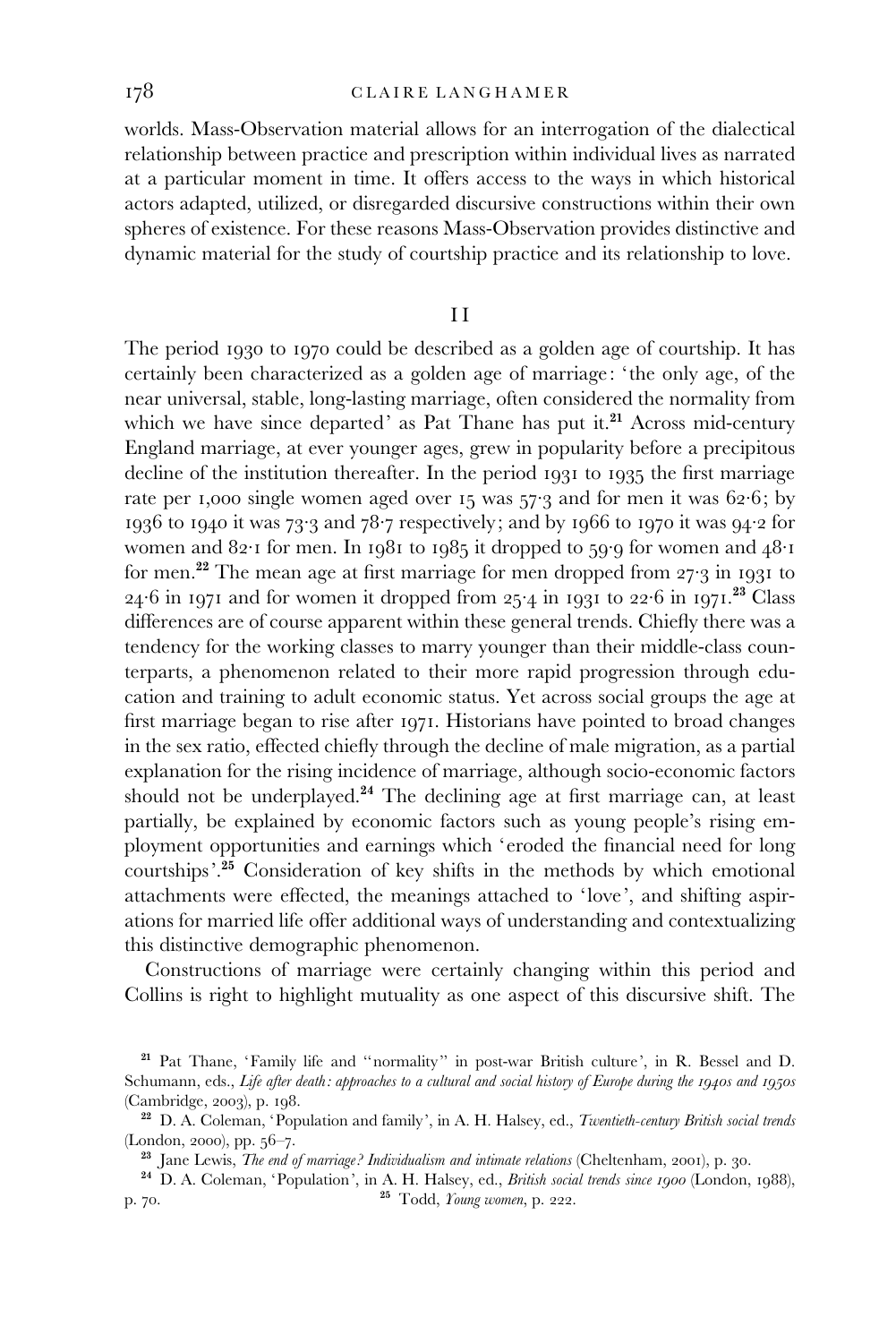'companionate' marriage, founded upon emotional and sexual satisfaction, and located within an increasingly privatized home, emerged as an aspiration for some in the interwar years. Indeed, a self-consciously 'modern' representation of conjugality which fused romance, material security, and self-development was perhaps more apparent in the films, novels, and magazines of 1930s England than it was two decades later. Moreover, the desire of young women, in particular, for a life different to that of their mothers found expression in leisure and consumption choices, the decline of domestic service as an occupation, the limitation of family size, and the quest for 'a home of one's own'.<sup>26</sup> Whilst the home-centred society which post-1945 commentators identified as a characteristic of their time had its roots in the years before the Second World War, post-war affluence enabled modern domesticity to be actualized.<sup>27</sup>

Within this context, an expectation of marriage framed youthful visions of the future and underlined leisure experiences and social life. As one Mass-Observer affirmed, ' In the 1950s and 1960s … life was organized in twos once you were old enough to go to Saturday hops, or the cinema, with a member of the opposite sex. Courting was the ''normal'' state from say, 16, onward.'<sup>28</sup> The primacy of courtship within young adulthood was certainly picked up by a number of social investigators of the period, becoming more central to youth culture as the period progressed. Commenting on her 1950s study of London, Nottingham, and Oxfordshire, Pearl Jephcott observed that courting superseded all other forms of leisure as 'all other activities must give way'.<sup>29</sup> Working-class girls in particular were

expected to make a satisfactory marriage and to be reasonably quick about it. In Robin Wood, for example, from 'having a boy' to 'going steady', and from 'going steady' to 'getting married', were the proper steps for any dutiful daughter to take in her teens and to have completed by her early twenties. A girl who was sufficiently attractive and properspirited to proceed by this pattern, brought credit to all.<sup>30</sup>

The overriding importance of marriage choices for girls, particularly workingclass girls, in the face of a construction of marriage as the career for them gave them a particular responsibility for courtship. It also encouraged a measure of agency, although this was an agency bounded by gendered notions of appropriate intimate behaviour.

Marriage was the 'normal' state for adults in mid-century England and because of this courtship was a significant rite of passage. Yet the language of courtship was unstable and contested, contingent upon a range of factors including generation,

<sup>30</sup> Ibid., p. 114.

<sup>&</sup>lt;sup>26</sup> Judy Giles, 'A home of one's own: women and domesticity in England, 1918–1950', Women's Studies International Forum, 16 (1993), pp. 239–53.

<sup>&</sup>lt;sup>27</sup> Claire Langhamer, 'The meanings of home in postwar Britain', Journal of Contemporary History, 40 (2005), pp. 341–62.

<sup>28</sup> Mass-Observation Archive (hereafter M-O A), Summer 2001 directive, 'Courting and dating', women no. W633, born 1942. <sup>29</sup> Pearl Jephcott, Some young people (London, 1954), p. 66.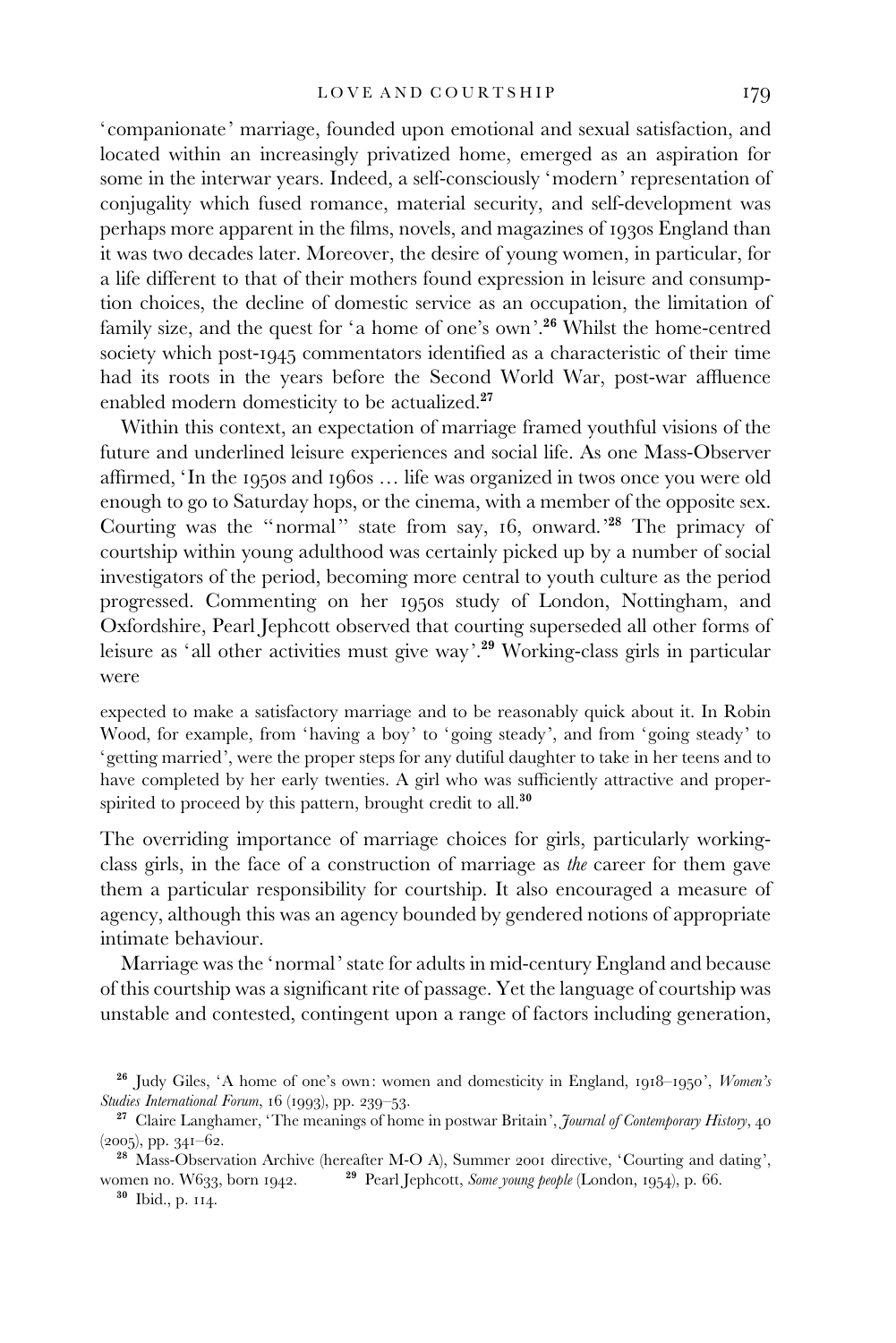geographical location, social background, and gender. As Diana Leonard observed in her study of marriage and courtship in late 1960s Swansea, 'there is a lack of agreed terminology for the early stages of courtship which makes it difficult to establish the history of the individual, or of the particular couple's relationship … There is certainly no formalized, named stage corresponding to American "dating".'31 When, in 2001, Mass-Observation asked its panel of volunteer writers for accounts of 'courting and dating' the contingency of the naming of this experience was sharply evident. When asked specifically to consider the question, 'What does the word "courtship" mean to you?', Mass-Observation's panel were certain that the term was as outmoded as the practice it described. Whilst some rejected the word entirely as 'an eighteenth century word', 'Victorian', 'very old-fashioned', 'a slightly cringe making word', the majority used it to describe experiences specifically rooted in the years before the 1960s and 1970s. Some suggested that the word had a regional flavour: '''Are you courting lass?" is the type of question once asked by elderly relatives of a young person especially in the north in gritty films starring people like Gracie Fields or George Formby.'<sup>32</sup> Others claimed that it had class connotations: ' In my family (perhaps feeling above their station) the word was either old-fashioned or lower class. It was also north country.'<sup>33</sup> Many linked the term to the public performance of attachment: 'I suppose the word "courtship" has gone out of favour because the practice is now all but defunct. People do not ''walk out'' with their intended any more, displaying their choice for public and family approval.'<sup>34</sup> Elsewhere, courtship, as a formal, idealized, cinematic model did not speak to individual life narratives:

What does the word courtship mean to me? Well I think not very much except in films like those in my youth of Jeanette Macdonald and Nelson Eddy. I think courtship means something very polite and formal whereas as working girls we mostly got somebody of similar ilk where we spent a certain amount of time lurking on badly lit corners and usually on about the second meeting we found we had nothing in common and it fizzled out. I don't remember a single person of my acquaintance being courted with flowers or chocolates. I think we would have felt uneasy if they had done so – where would they have got the money from!<sup>35</sup>

The language of courtship was consistently cut through by class and gender. Everyday usage of the verb, to court, was characteristically working class; the noun, courtship, simultaneously spoke to more middle-class, but outdated, rituals. Gender differences in the use of these terms were significant. Women were more likely to claim the language of courting for more than one relationship; men tended to reserve this language to describe only relationships that ended in

<sup>&</sup>lt;sup>31</sup> Diana Leonard, Sex and generation: a study of courtship and weddings (London, 1980), p. 70.

<sup>32</sup> M-O A, 'Courting and dating', women no. M1979, born 1938.

<sup>33</sup> M-O A, 'Courting and dating', women no. M2290, born 1929.

<sup>34</sup> M-O A, 'Courting and dating', men no. W2322, born 1944.

<sup>35</sup> M-O A, 'Courting and dating', women no. C2570, born 1921.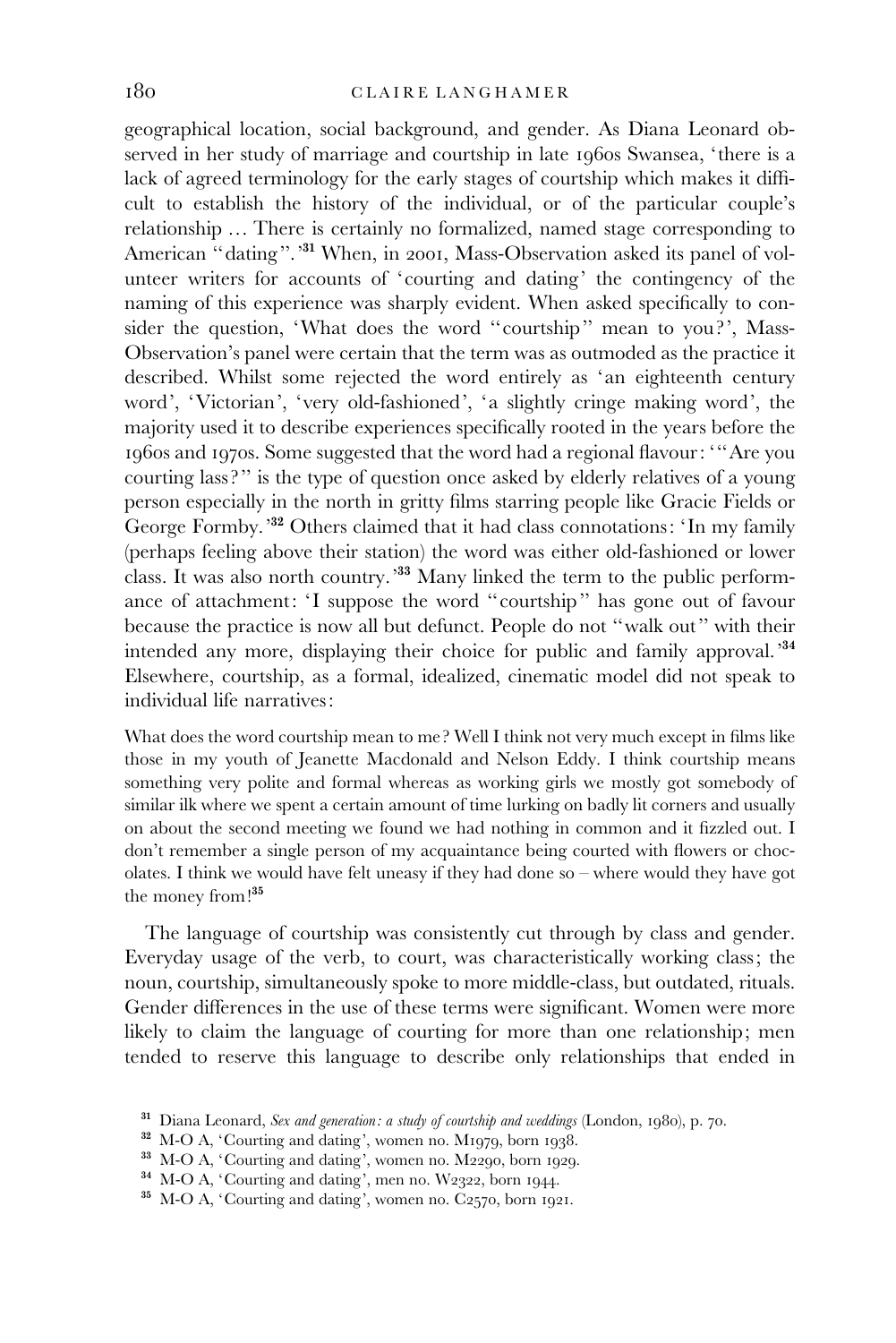marriage. Gillis suggests that men 'tended to marry the first woman they were seriously attracted to'.<sup>36</sup> Certainly physical appearance looms much larger in retrospective accounts of partner selection narrated by men than in those offered by women. The men interviewed by Natalie Higgins for her study of mid-century Hull and Birmingham were far more likely to employ a 'falling in love' device as the pivot around which to explain spouse selection, than were her more pragmatic female interviewees.<sup>37</sup> In this way, life history evidence suggests that courtship constituted a more general life cycle stage for women than for men, and this reflects the relative importance for the former of finding a partner across this period. Where marriage remained a woman's primary goal, courtship was less tied to a particular individual and instead became a state of being. Gender differences in the willingness to deploy the language of courtship also reflect the extent to which gendered notions of independence and respectability framed a tension between casualness and commitment. Naming a relationship as a courtship presented real benefits for women, for example, an easing of parental control might ensue.<sup>38</sup> It also partially legitimized degrees of sexual intimacy which the appellation 'casual' did not.

Other terms used were similarly contentious although on the basis of generation and national identity rather than gender and social class. 'Dating' named the experiences of some in the post-war years whilst others 'never used the Americanism "dating"; the very concept was foreign to us'.<sup>39</sup> Indeed Beth Bailey has shown that 'dating' had replaced 'calling' as the primary method of courtship in the United States by the beginning of the twentieth century.<sup>40</sup> A whole range of alternative terms were suggested by the Mass-Observation panel including ' stepping out', 'walking out', and 'going out': all terms which reflected the extent to which intimacy was developed in public and increasingly performed within the parameters of developing leisure opportunities. Yet by far the most common response regarded the difficulties inherent in naming everyday practices, difficulties which themselves suggest a potential instability and re-working of established models within the intimate personal relations of youth across the central years of the twentieth century.

#### III

'Dancing is one of the recognized ways, particularly now that churchgoing has so declined, in which boys and girls expect to find their future partner', asserted Jephcott in 1942.<sup>41</sup> Prior to the war, the Tower Ballroom in Blackpool was described by Mass-Observation as a venue within which '''picking-up'' and

<sup>36</sup> Gillis, For better, for worse, p. 287.

<sup>37</sup> Higgins, 'The changing expectations and realities of marriage', p. 102.

<sup>&</sup>lt;sup>38</sup> On the restrictive potential of courtships see Langhamer, *Women's leisure*, p. 128.

<sup>39</sup> M-O A, 'Courting and dating', men no. R2065, born 1916.

<sup>40</sup> Beth Bailey, From front porch to back seat (Baltimore, 1988).

<sup>41</sup> Pearl Jephcott, Girls growing up (London, 1942), p. 123.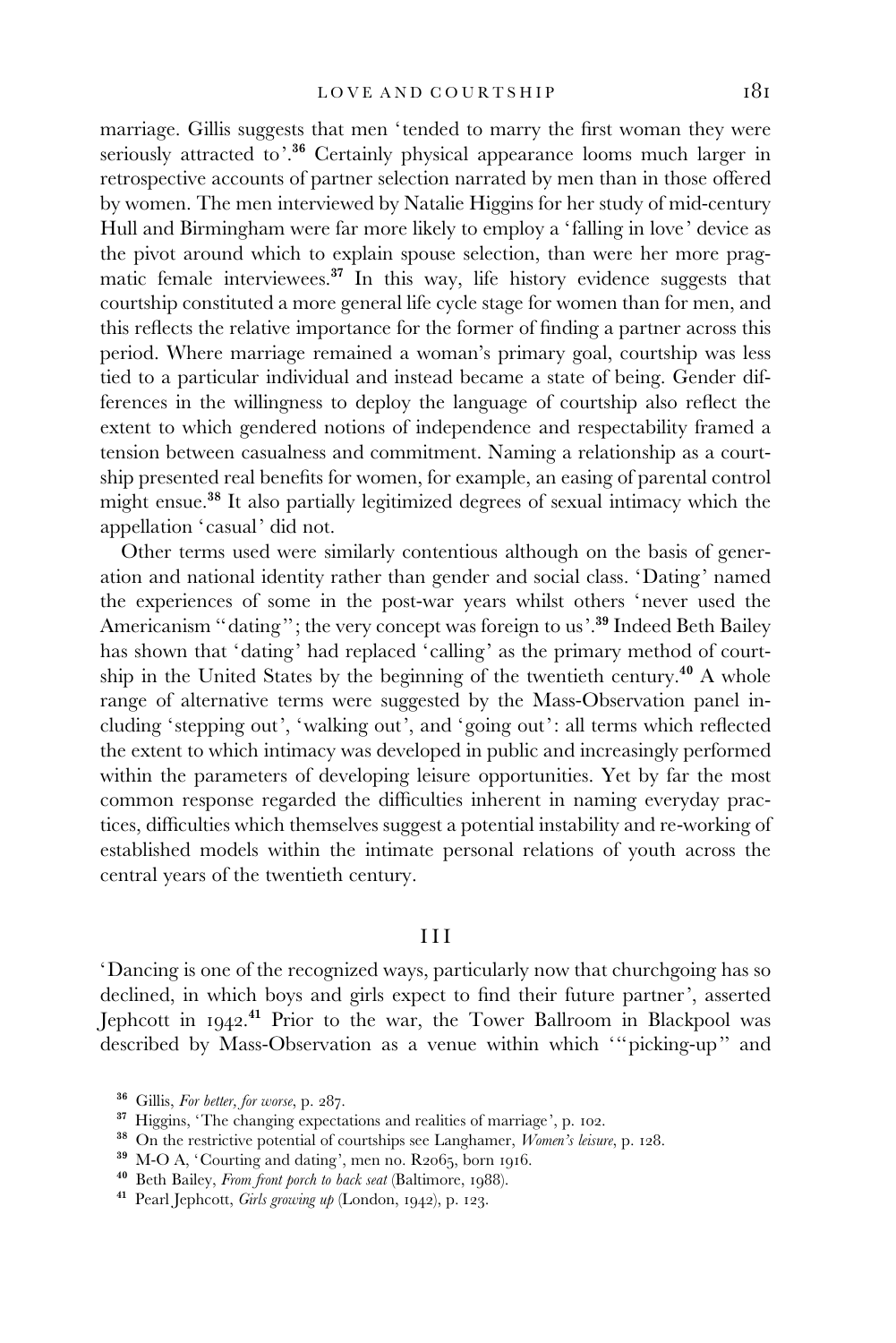"getting-off" are accepted as normal behaviour'.<sup>42</sup> A 1959 survey by the Population Investigation Committee in collaboration with Gallup found that the dance hall was 'the most popular place for meeting one's life partner: over a quarter of couples had met in this way'.<sup>43</sup> In analysing this data Pierce concluded that the dance hall was the 'number one' marriage market.<sup>44</sup> Within the middle years of the twentieth century commercial leisure venues increasingly functioned as the primary arenas for 'picking up'. The promise of romantic meetings was a key element in the attraction of particular leisure activities; the expansion of commercial, youth orientated, leisure provided more scope for romantic encounters. As Eva Illouz has observed, leisure was 'naturally' romantic.<sup>45</sup> Romance, leisure, commodities, and youth became increasingly entwined within this period and as young people's earning capacity grew they were particularly well placed to exploit these intersections.

Although increasingly dominant as a courtship arena as the period progressed dancing was not, of course, the only commercial opportunity for this mixing of the sexes. Visits to the cinema could also be a source of potential partners, as well as a significant arena for developing courtship activity away from parental supervision. In 1960 The Times reported that

A Coventry cinema manager, Mr. John King, who claims that teenage girls use his cinema – the Standard – as a meeting place to look for boyfriends, has banned girls between 13 and 18 permanently from it. He said to-day that the ban did not apply to boys, who behaved themselves when the girls were not there to 'spur them on'.<sup>46</sup>

As this story demonstrates, women could adopt a pro-active role within the rituals of courtship and I will discuss women's instrumentality again shortly. Films themselves exploited the theme of love and romance, although they could actively discourage attachments by offering visions of romantic behaviour which contrasted too sharply with everyday life. In their 1951 study English life and leisure Rowntree and Lavers quoted one twenty-one-year-old shop girl who remarked 'Marry and have kids you don't want, and live in a poky house, and not have any nice clothes ? Not me! Marrying would be all right if it was the way they do it in the pictures, but real life isn't like that.<sup>47</sup> An eighteen-year-old bank clerk observed that 'It [the cinema] has made me despise boys of about my own age, with whom I have been out. After seeing the polished lover on the screen it is rather disillusioning to be kissed by a clumsy inexperienced boy. I have tried not to feel like that about them, but I still find I would rather go out with an older man than a young boy.'<sup>48</sup> Nonetheless, cinemas on the whole did provide cheap and

<sup>&</sup>lt;sup>42</sup> Gary Cross, ed., *Worktowners at Blackpool: Mass-Observation and popular leisure in the 1930s* (London, 1990), p. 174.

<sup>&</sup>lt;sup>43</sup> Rachel M. Pierce, 'Marriage in the fifties', Sociological Review, n.s. 11 (1963), p. 219. <sup>44</sup> Ibid.

<sup>&</sup>lt;sup>45</sup> E. Illouz, Consuming the romantic utopia: love and the cultural contradictions of capitalism (Berkeley, CA, 1997), p. 37.  $\frac{46}{h}$  The Times, 1 Feb. 1960, p. 7.

 $^{47}$  B. Seebohn Rowntree and G. R. Lavers, *English life and leisure: a social survey* (London, 1951), p. 249. <sup>48</sup> Ibid., p. 50.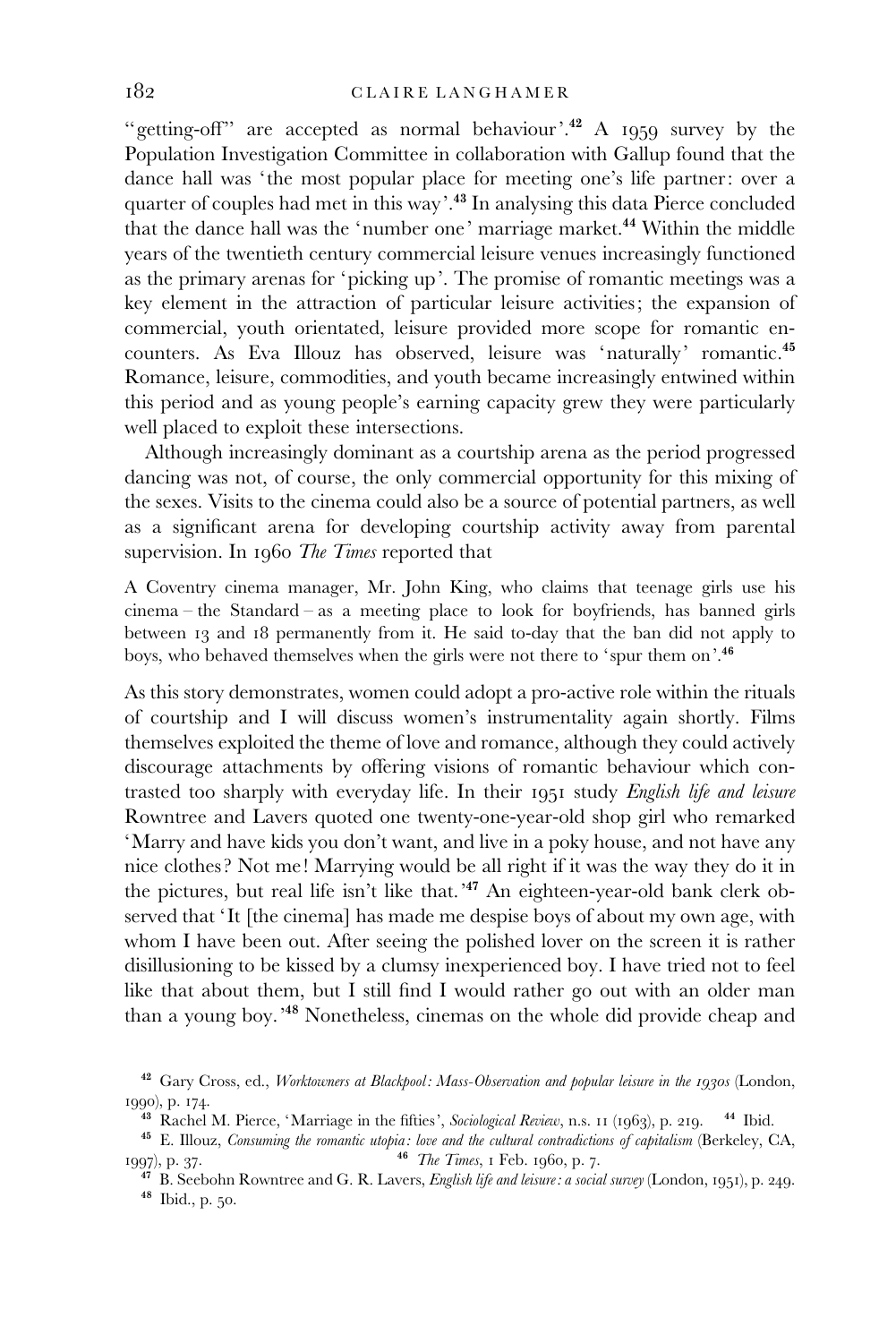accessible opportunities to meet members of the opposite sex, without the additional costs of dress and appearance and a less easily acquired level of dancing talent.

The cinema and dance hall were dominant arenas for romantic encounters throughout this period, although the cinema in particular was in decline by the 1960s and 1970s as television spread and pub usage increased amongst the young. Beyond these two commercial giants, however, we can see some measured change over time in meeting places and can identify some degree of social segregation in practice. In the pre-war years middle-class youths were more likely to find partners via family, church, societies, clubs, and the workplace. Into the postwar years universities increasingly operated as marriage markets. Judith Hubback found that 36 per cent of the Wives who went to college that she interviewed in the 1950s met their husbands at university.<sup>49</sup> In addition to workplace and commercial leisure arenas, 1930s working-class youths used less formal activities such as the evening walk to gain introductions. In this context particular spaces, urban and rural, gained a semi-official designation as arenas within which young men and women could parade and make introductions. In Manchester the Sunday evening 'monkey walk' provided young people with an opportunity for sexual display and performance; a similar function was performed in Stoke-on-Trent by 'monkey-running'. Traditional parades of this nature were untenable during the war and seem to have largely died out by the late 1940s in the face of increased traffic and youthful affluence.<sup>50</sup> In fact, as Todd has demonstrated, the erosion of sex segregation within the workforce during and after the war ensured that working-class men and women became increasingly likely to meet future spouses in their work environment 'away from watchful parental eyes'.<sup>51</sup> Despite this, young people continued to make creative use of leisure developments to solicit romantic meetings. The King George's Jubilee Trust survey, conducted between 1950 and 1952, observed that even cycling could be used as a way of picking up men as 'a cycle was regarded as essential for making encounters, since it is quite in order to pick up boys if one is on a bike – an altogether different matter from going after them on foot'.<sup>52</sup> The response of one Mass-Observer to the 2001 directive demonstrated that pretty much any arena was worth pursuing for boys: 'My girlfriends and I used to go out looking for boys, at the cinema, the roller skating rink, and on the pier at Southend-On-Sea.'<sup>53</sup>

Beyond the realm of everyday social and work life those seeking romantic introductions could also make recourse to a range of publications, organizations,

 $49$  Judith Hubback, Wives who went to college (London, 1957), p. 25.

<sup>50</sup> For a more detailed discussion of the monkey walk in interwar Salford and Manchester see Andrew Davies, Leisure, gender and poverty: working-class culture in Salford and Manchester, 1900-1939 (Buckingham, 1992), pp. 102–8. On 'monkey-running' in Stoke-on-Trent see Jacqueline Sarsby, Missuses and mouldrunners: an oral history of women pottery workers at work and at home (Milton Keynes, 1988), pp.  $71-5$ .  $51 \text{ Todd}, \text{Young women}, \text{pp. } 154-6.$ 

<sup>52</sup> Jephcott, Some young people, p. 58.

<sup>53</sup> M-O A, 'Courting and dating', women no. P1282, born 1938.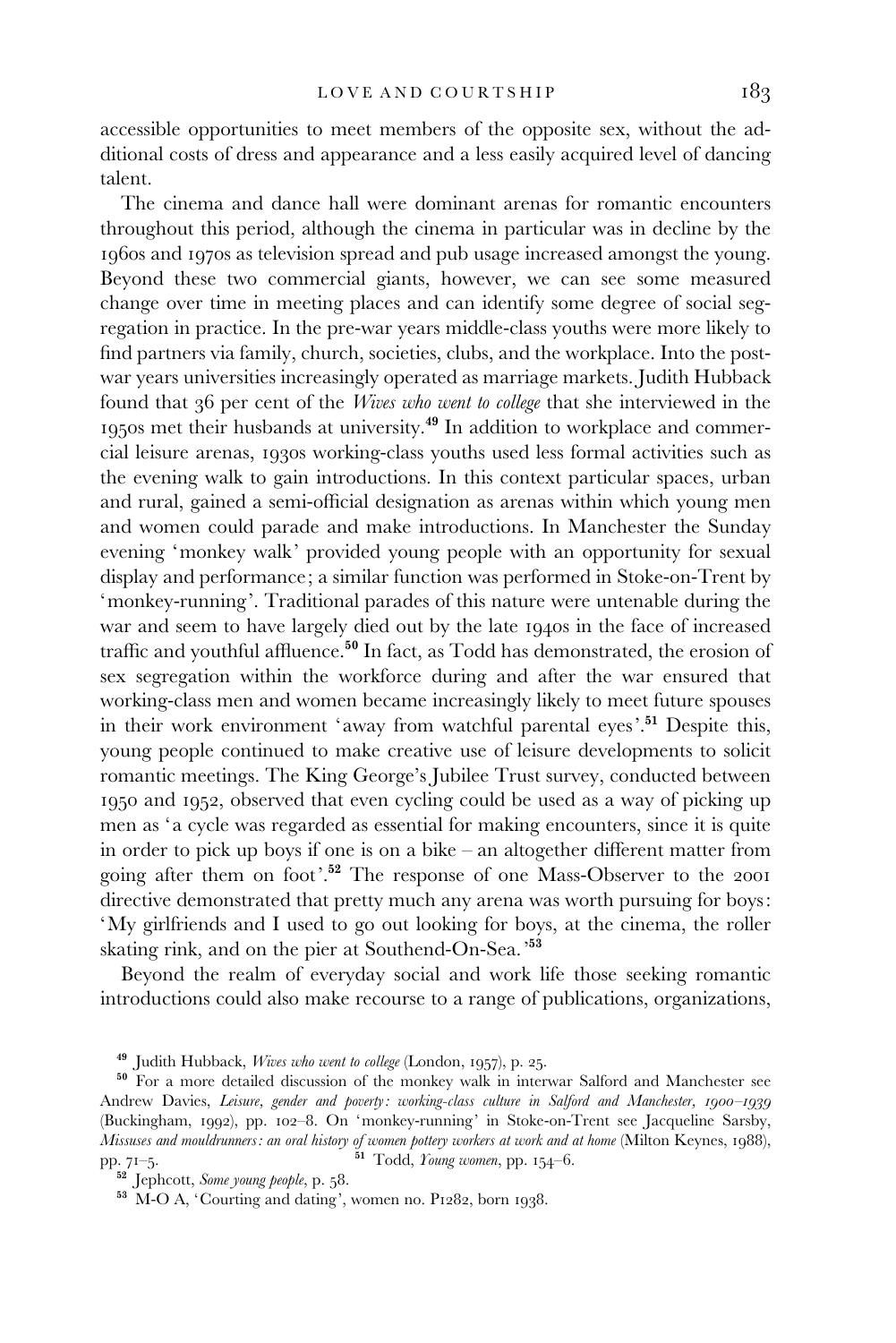and clubs explicitly dedicated to matchmaking and implicitly socially segregated. As Harry Cocks has demonstrated, 'lonely hearts' advertisements were well established by the start of our period, if prone to periodic press and occasionally legal investigation.<sup>54</sup> In mid-twentieth-century England a whole range of correspondence clubs, friendship circles, and introduction agencies operated. For those intent on marriage, advertisements could be placed in publications such as the Matrimonial Post and Fashionable Advertiser. Correspondence clubs such as the Golden Circle Club, the Two-ways Contact Club, the Victory Correspondence Club (founded in 1942), and Brighton's Happy Circle provided ' select' lists of fellow members' addresses for a fee of around a pound and claimed remarkable success. As a Miss M. V. C. of London apparently attested in 1950, 'I became a member of the Victory Club about a month back, I myself have had in this short time one suggestion of marriage, and also an offer of marriage.'<sup>55</sup> The most widely known marriage bureau, Heather Jenner's of Bond Street, was established in 1939 and catered for a predominantly middle-class and upper-class clientele, advertising its services in theatre programmes, magazines, and newspapers. Other clubs catered for particular sections of the population. For example, the Catholic Introductions Bureau was cited by one Mass-Observer who used it in the 1950s.<sup>56</sup> Another recalled using the Inter-Varsity Club which 'advertised itself as a social club for young professional people. However, to all intents and purposes, it operated as a marriage bureau for educated and/or intelligent people. The vast majority of the members were single when they joined and tended to belong until they met, and married, someone from the club whereupon they would drift away.'<sup>57</sup>

The extent to which romantic encounters were mediated by social class is, indeed, striking across the period. Social surveys repeatedly suggest that commercial arenas, the street, and, in the post-war years, pub and coffee bar, were of far more importance to working-class couples than to the middle classes, amongst whom introductions via the home, workplace, educational establishment, or clubs predominated. Derek Thomson's study of courtship in interwar Preston demonstrates that segregation according to social status and religion was practised across a range of meeting places including dance halls and pubs.<sup>58</sup> His oral evidence suggests that working-class courtship parades, in Preston called 'Monkey Racks',

<sup>54</sup> H. Cocks, '''Sporty'' girls and ''artistic'' boys: friendship, illicit sex, and the British ''companionship" advertisement, 1913–1928', Journal of the History of Sexuality, 11 (2002), pp. 457–82. Cocks demonstrates that companionship advertisements and correspondence clubs were used to establish homosexual as well as heterosexual relationships and 'represented and facilitated new styles of courtship and intimacy', p. 481.

- <sup>56</sup> M-O A, Summer 1990 directive, 'Close relationships', women no. A2168.
- <sup>57</sup> M-O A, 'Close relationships', men no. B2490.

<sup>58</sup> Thompson, 'Courtship and marriage in Preston', p. 42. In the post-war period, opportunities to participate in dance hall culture could be framed by 'race' as a debate on the letters page of the Manchester Evening News headed 'a coloured man who loves dancing says "They're too tired when I ask them to dance"' demonstrates. Manchester Evening News, 11 Nov. 1955, p. 12.

<sup>55</sup> M-O A, Topic Collection 32, 'Sexual behaviour', 1939–50, 12/16/E.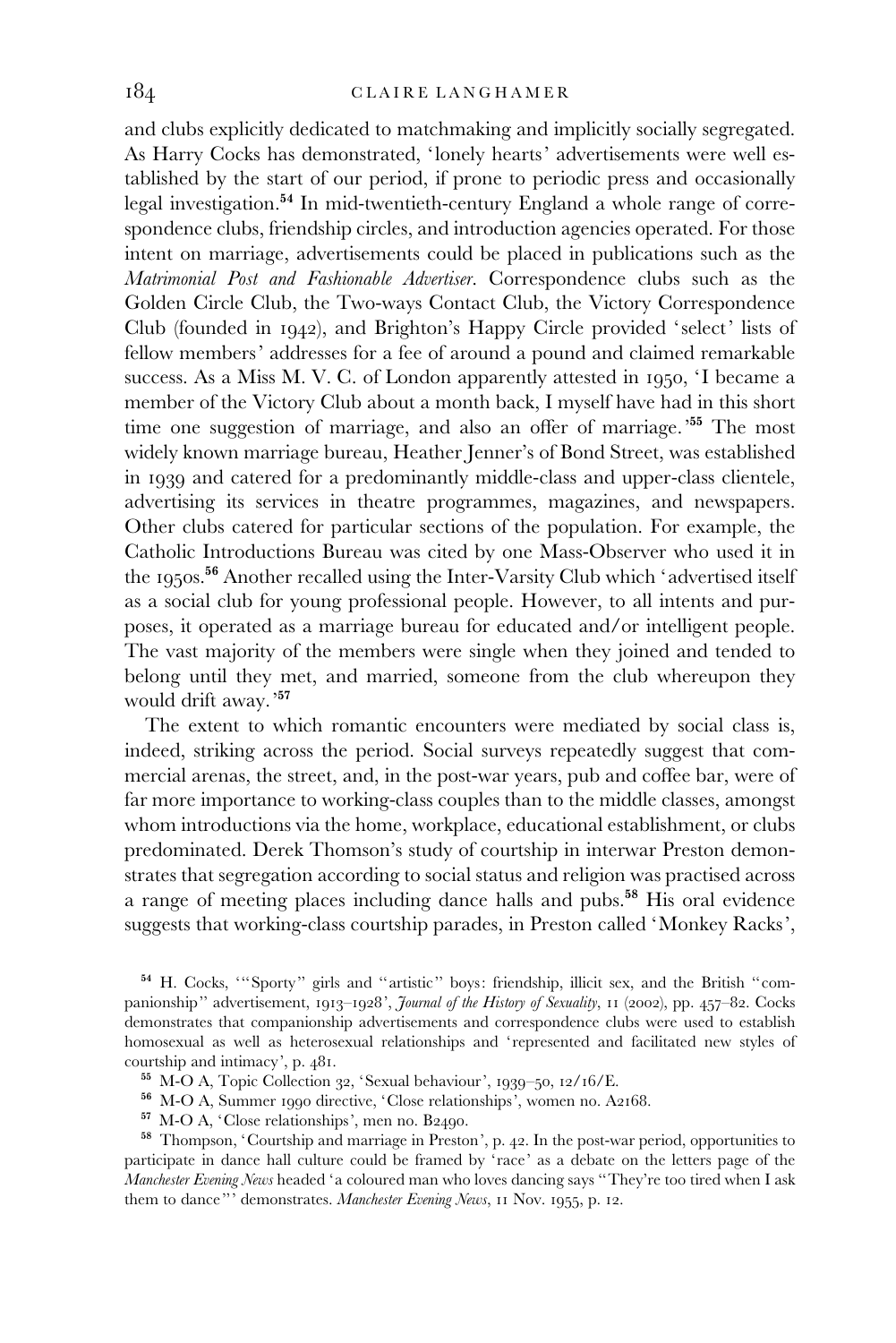were delineated according to work identity via the medium of dress.<sup>59</sup> On the eve of the Second World War Mass-Observation asked its panel of volunteer writers to consider the relationship between social class and 'love', posing the question 'if you are married, engaged or in love, state the part played in this situation by considerations of "class"?'.<sup>60</sup> The majority of the predominantly middle-class correspondents initially denied the influence of class within their answers, preferring instead to advance a construction of love as something outside of established social relationships with comments such as 'love rises above class'<sup>61</sup> and 'in love there should be only one consideration, that is understanding'.<sup>62</sup> And yet, taken as a whole, the directive is remarkable for the extent to which class permeated and framed romantic encounters.

First there were explicit invocations of class, either in relation to personal choice or in reference to the 'attitudes of others'. For example, one male respondent admitted that 'I married a girl of my own class and I think it would have needed a considerable passion to have led me to marry anyone from a different class.'<sup>63</sup> Another observed that 'I shouldn't let a matter of "class" enter into consideration, though I suppose the other parties involved (parents, friends, and so on) certainly would. So actually, unless your beloved is, as free, legally and personally, as the wind, your choice is still nailed down to your own immediate circle.'<sup>64</sup> Beyond these explicit references to class identity, however, there is a sense to which a notion of 'taste', as employed by Bourdieu, served as a matchmaker.<sup>65</sup> The comment of one man that 'Class has never had anything to do with my emotional affairs, largely because only women of my own class or outlook attract me'<sup>66</sup> was common. The most frequently cited barriers to cross-class attraction were education and environment. One man claimed that 'one is most likely to find someone with similar tastes and amusements, one with a similar education and background, one with whom one thinks one could bear to live the rest of ones life with, among one's own class. An average factory girl would bore me stiff in five minutes.<sup>'67</sup> A female panellist explained that 'I should only consider accent, taste and education; I should not be attracted towards anyone who was deficient in any one of these.'<sup>68</sup>

Within the responses to this particular directive the challenges posed by actual cross-class relationships or perceived differences of ambition were far more frequently articulated by women than by men, in part because the economic

- $61$  M-O A, 'Class', men no. 1234, born 1906.
- <sup>62</sup> M-O A, 'Class', women no. 1458, born 1918.
- <sup>63</sup> M-O A, 'Class', men no. 2057, born 1911.
- <sup>64</sup> M-O A, 'Class', men no. 1631, born 1912.

<sup>68</sup> M-O A, 'Class', women no. 1490, born 1914.

<sup>&</sup>lt;sup>59</sup> Thompson, 'Courtship and marriage in Preston', pp. 42–3.<br><sup>60</sup> M-O A, June 1939 Directive, 'Class'. <sup>61</sup> M-O A, 'Cla

<sup>65</sup> 'Taste is a match-maker, it marries colours and also people, who make ''well-matched couples'', initially in regard to taste.' Pierre Bourdieu, Distinction: a social critique of the judgement of taste (London, 2000), p. 243. <sup>66</sup> M-O A, 'Class', men no. 2145, born 1915.

<sup>67</sup> M-O A, 'Class', men no. 1441, born 1917.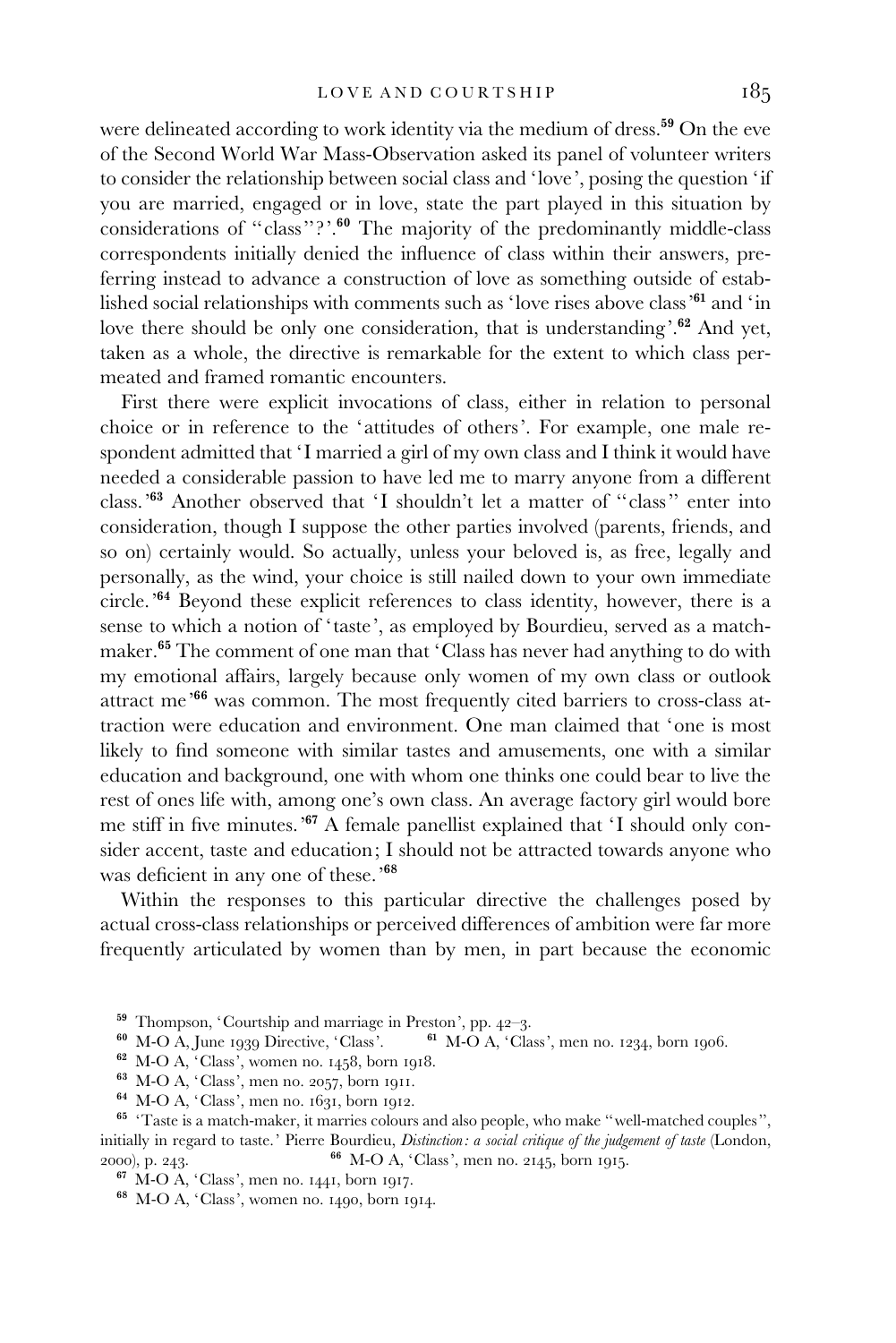position of husbands largely overrode that of the woman in any given relationship.<sup>69</sup> 'Marriage to my husband has been a continual drag-down', wrote one woman. 'I have lived like a hermit to avoid letting people see him. Have not dared to make friends with interesting or cultured people because he will smoke cheap tobacco, murder the Kings English and behave like a fool.'<sup>70</sup> Another asserted that 'I would be more at home among wealthier surroundings. We are stuck through my husband while poorer brained women have forged ahead (through husbands) I want a fur-coat and a villa and a cat and a maid.'<sup>71</sup> In both cases there is a tangible sense of missed chances, lost opportunities, and unmet desires stemming from the initial choices made in courtship. In contrast, a school teacher from a working-class family background offered a narrative which challenges the archetypal representation of female social aspiration.

Two years ago I was engaged to be married to a young man, very public school and solid middle-class. I had told him that my people were poor, but I don't think he took it in until he met them. 'Class' was not the only reason the engagement ended but the strongest one. Actually, I was not looking forward to marrying into his stuffy and rather unintelligent family, and would much rather have fallen in love with someone with the same history as myself. My brothers and sisters all thought him a snob, and stupid into the bargain, while he thought they were rather peculiar to be wanting to go to college instead of going out into the world and making money.<sup>72</sup>

For this woman the act of falling in love could transcend social class but the challenges of cross-class intimacy proved too significant to secure a long-term relationship.

Remembering that these responses were to questions posed in 1939, we might wonder whether the so-called People's War, and a post-war egalitarian rhetoric, impacted upon cross-class romantic encounters. Certainly the geographical mobility of civilian war-workers, as well as servicemen and women, served to remove young people from the control of family and neighbourhood and allowed them access to a far greater range of potential partners. 'Of course when the war started', recalled one woman, 'and the local men were called up it all changed as total (and much more glamorous strangers) came on the scene.'<sup>73</sup> Moreover, new employment opportunities could open up contact with members of the opposite sex. As one working-class woman born in 1920 observed of her war work on the trolley buses of Manchester, 'I'd only been a machinist, among all women. You know, well then you went among all men … It was completely different, it really brought me out, you know. If I'd've stayed machining among all women I don't

<sup>69</sup> As a number of historians have demonstrated, the economic and social position of married women does not automatically mirror that of their husbands. Nonetheless, for the majority of British women in this period, choice of husband had a greater bearing upon future economic and social status than choice of occupation. <sup>70</sup> M-O A, 'Class', women no. 1035, born 1889.  $t^{\text{10}}$  M-O A, 'Class', women no. 1035, born 1889.

<sup>71</sup> M-O A, 'Class', women no. 1016, born 1887.

 $72$  M-O A, 'Class', women no. 2045, born 1895.

<sup>73</sup> M-O A, 'Courting and dating', women no. C2570, born 1921.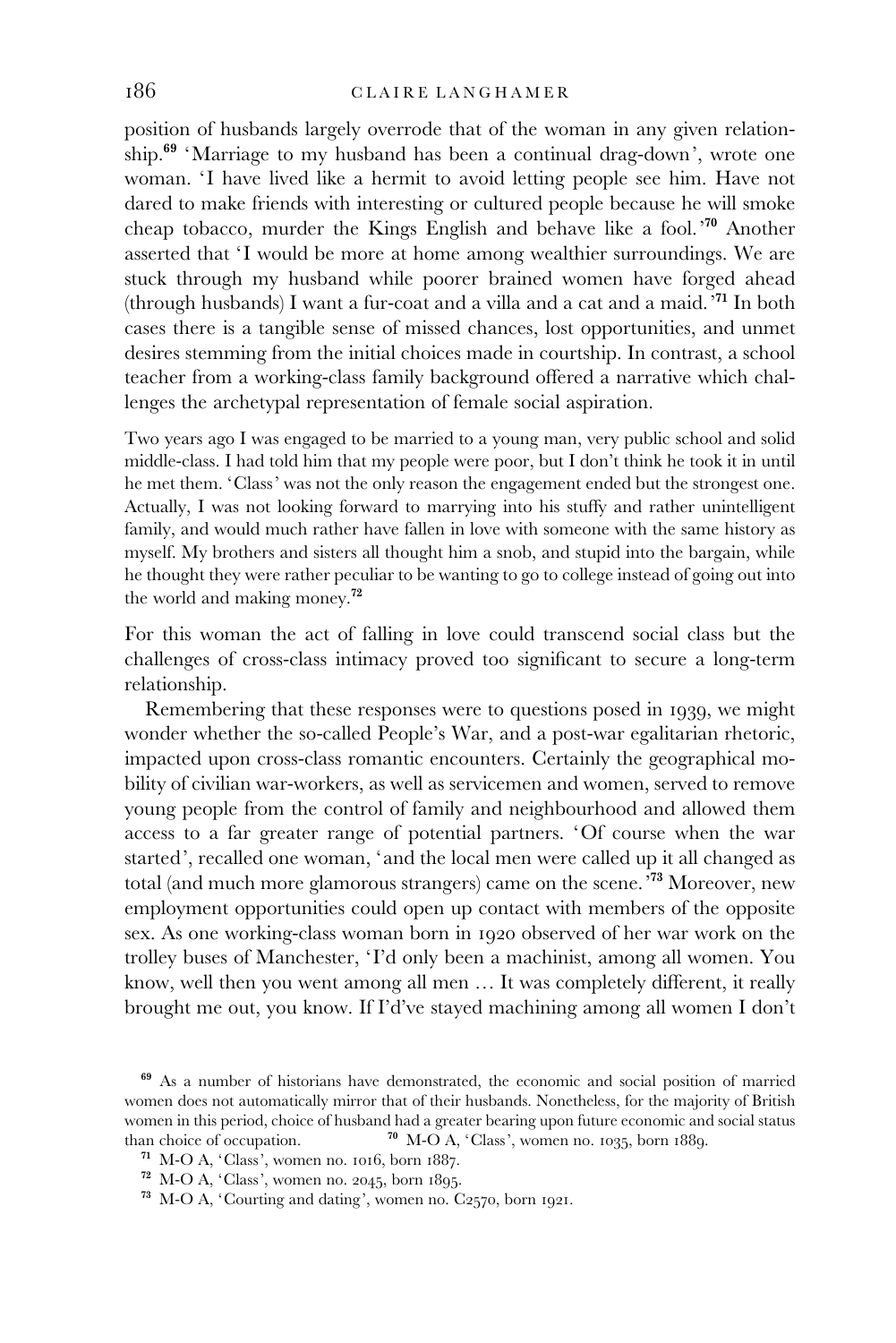think I'd've ever had the courage to go out with a lad or get married.'<sup>74</sup> To an extent, then, it seems that there was a certain fluidity in emotional attachments within these years, a fluidity which contemporary commentators viewed with considerable concern. 'Most girls have to meet their boyfriends without proper introductions nowadays', complained Leonora Eyles of Woman's Own in 1940, 'and the result is that they sometimes meet the wrong type of man.'<sup>75</sup> As the war continued 'the wrong type of man' acquired national and racial characteristics, notably in relation to African-American soldiers stationed across Britain from late 1942 onwards.<sup>76</sup> Yet in a study of courtship and mating conducted between 1943 and 1946, Moya Woodside observed that 'Husbands and wives resemble each other closely in respect of background, social standing, outlook, interests, even degree of intelligence. Chances of unselective mating, as depicted in the "shopgirl-marries-boss'' wish dreams of the cinema are negligible.'<sup>77</sup> Social identities continued to cut through courtship practice and remained central to the question of who it might, or might not, be possible to love in the post-war world. One male Mass-Observer recalled of these years:

Looks made the first impression but looks alone without rapport counted for little. Speech was very important to me as southern English; a strong accent, a harsh or strident tone would have put me off. Hands were important; chewed nails, thick stubby fingers were a turn off. Most important was to feel at ease in her company; coming from a similar background can make this easier.<sup>78</sup>

Another explained the failure of a particular relationship in class terms: ' It wasn't an age difference that stopped me, but rather a class difference. Patricia was staff and middle class; I was a factory worker and working class. It was hopeless.'<sup>79</sup>

Interrogating the relationship between courtship, 'love', and social status also allows us to consider agency within the economy of gender relations. In a 1935 Manchester Evening News article, a 'Modern Girl' defended herself against the accusation that by going out with a boy she had no intention of marrying, she was in fact a 'gold-digger'.<sup>80</sup> Observing that 'from even my short experience it is apparent that women get the worst of this man-and-woman business in the end', she concluded that 'the only time when the scales are tipped in the woman's favour is when she is young'.<sup>81</sup> A widely acknowledged, if not universally adhered to, cultural expectation that financial responsibility for courtship rested with the male

<sup>74</sup> Interview with Ivy, 1994. Ivy was a working-class woman born in 1920 and married in 1943. The oral history interviews cited were conducted in 1994 as part of a project on women's leisure in twentieth-century England. For more details of the interview practice see Langhamer, Women's leisure, pp. 192–3. <sup>75</sup> Woman's Own, 23 Mar. 1940, p. 42.

<sup>76</sup> See Sonya O. Rose, 'Girls and GIs: race, sex and diplomacy in Second World War Britain', International History Review, 19 (1997), pp. 146–60.

<sup>&</sup>lt;sup>77</sup> Moya Woodside, 'Courtship and mating in an urban community', *Eugenics Review*, 38 (1946), pp. 29–30, at p. 30. <sup>78</sup> M-O A, 'Courting and dating', men no. H2269, born 1920. <sup>78</sup> M-O A, 'Courting and dating', men no. H2269, born 1920.

<sup>79</sup> M-O A, 'Courting and dating', men no. B1989, born 1927.

<sup>&</sup>lt;sup>80</sup> Manchester Evening News, 3 Jan. 1935, p. 3. <sup>81</sup> Ibid.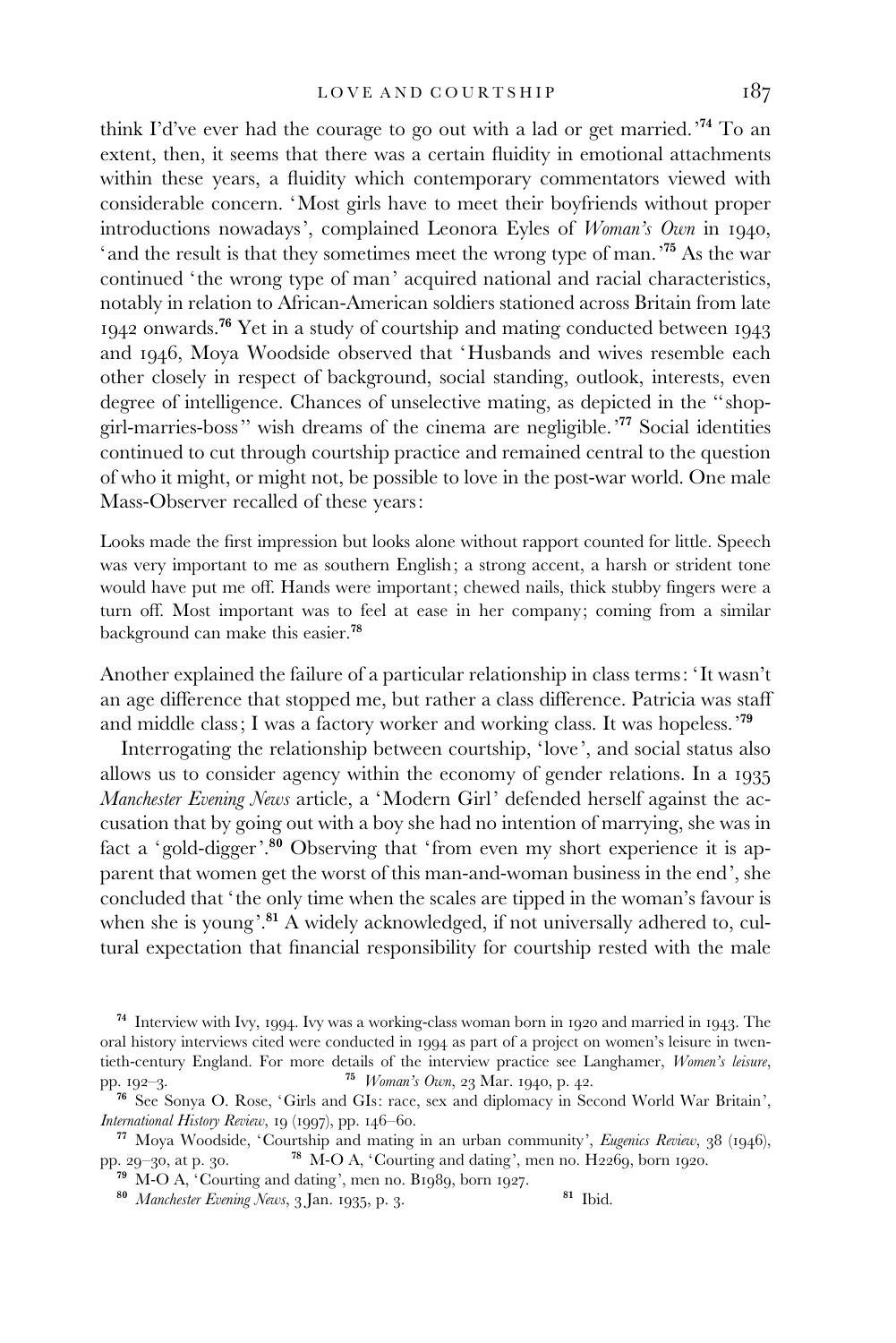had its basis in the higher wages which young men could expect to earn.<sup>82</sup> In the post-war years, however, young women were increasingly willing and able to pay their own way within courtship. As well as signifying their growing financial independence, a determination to self-finance courtship practices reflected a desire to control male expectations and behaviour: 'then they don't expect anything of you' was how one of the girls surveyed by Pearl Jephcott in 1945 put it.<sup>83</sup> Nonetheless, relationships with men remained one method of financing leisure activities, the latter sometimes being more attractive than the former as one middle-class woman recalled of the 1950s: ' I'm afraid I was a bit naughty really, I just used him to take me out, to dances and things, you know, I wasn't really that interested, but it was somebody to go out with.'<sup>84</sup> Courtship could, of course, also close down leisure opportunities for women. The flight of women from the dance floor, when involved in a serious relationship, was observed by a number of social researchers across the period and is just one example of the disruptive effect of courtship on long established leisure practices and social networks.<sup>85</sup>

The 'gold-digger' motif within courtship rhetoric raised inherent contradictions when related to the choice of romantic partner.<sup>86</sup> Despite discursive constructions of love which sought to remove it from its material context, working-class women, in particular, were encouraged to look for financial security in marriage. This consideration could lead to a prudent rejection of the 'love match' in favour of the 'good' catch capable of becoming a reliable and solid breadwinner.<sup>87</sup> In her oral history of women in the Potteries, Jacqueline Sarsby found that many who courted in the 1930s confessed to 'not really liking the look of' their future husband when they first met.<sup>88</sup> Natalie Higgins suggests that workingclass women most valued 'clean', decent', 'hard-working' men who were not sexually 'pushy'. In marked contrast, Higgins's male interviewees constructed their courtship narratives around 'love, infatuation, love at first sight and physical attractiveness'.<sup>89</sup> Indeed for women, if not men, the tension between 'love', passion, and the sensible choice could cause considerable anxiety. A concerned young woman wrote to *Woman's Own* in 1945 that 'I heard a talk on the wireless lately saying that if you marry simply because you are violently in love, your marriage may fail. My boyfriend and I are passionately in love, and now I feel worried in case we are making a mistake.'<sup>90</sup>

82 See M-O A, July 1939 Directive, 'Jazz and age differences', for an indication of resistance to this arrangement. <sup>83</sup> Pearl Jephcott, Rising twenty (London, 1948), pp. 74–5.

<sup>84</sup> Interview with Amy 1994. Amy was born in 1936 and married in 1959.

<sup>85</sup> Langhamer, Women's leisure, pp. 128–9.

<sup>86</sup> Judy Giles, '''Playing hard to get'': working-class women, sexuality and respectability in Britain, 1918–40', Women's History Review, 1 (1992), pp. 239–55.

<sup>87</sup> Judy Giles, '''You meet 'em and that's it'': working class women's refusal of romance between the wars in Britain', in Pearce and Stacey, eds., Romance revisited.

88 Sarsby, Missuses and mouldrunners, p. 73.

<sup>89</sup> Higgins, 'The changing expectations and realities of marriage', pp. 91–107.

<sup>90</sup> Woman's Own, 20 Apr. 1945, p. 18.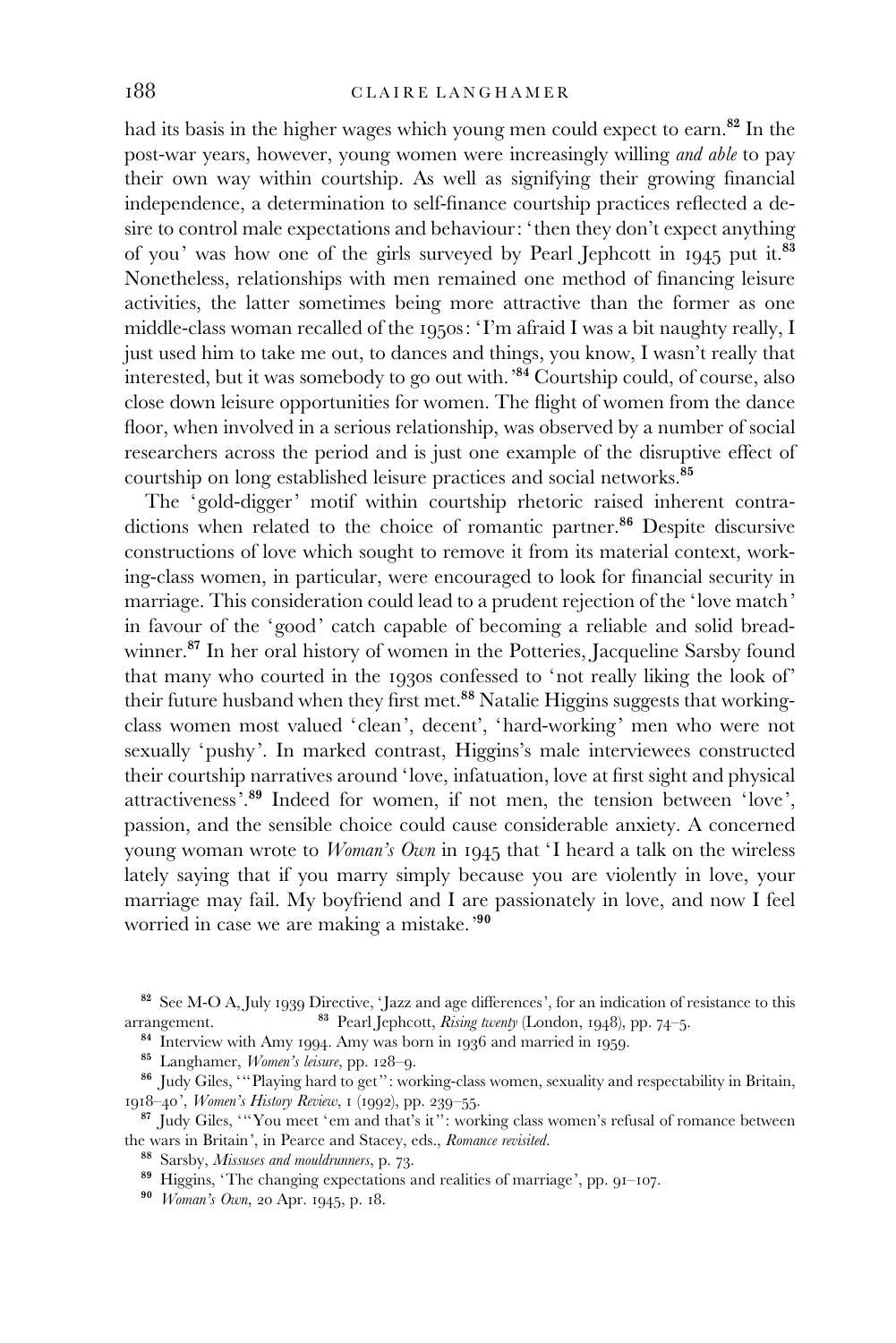Courtship choices were framed by material consideration but it is important not to see instrumentality as related only to material or social circumstance. Instrumentality in courtship could also reflect a desire to re-make the self and through romantic choices to select partners who allowed for this transformation. Although the opportunities were ultimately bounded, courtship as a life cycle stage did offer the *potential* to explore a number of different selves and roles.<sup>91</sup> Indeed, life history material offers individual narratives of desires unmet, chances not taken, and selves unfulfilled. For example, one Scottish woman born in 1921 recounted her own formative moment:

My one and only real love affair when I was 18/19. Innocent, uneducated, ignorant, I fell in love with a 27 year old airman. He was handsome, unusual, highly intellectual and way, way above my own experience. For one reason or another it had to end and to this day I wonder whether that relationship would have been a total disaster or the beginning of a new life, a lifelong learning. He was so determined to marry me and I was so frightened.<sup>92</sup>

Here, the dangers and potentialities of a 'real love affair' are outlined with affecting poignancy. There is also a suggestion that it is only in retrospect that the authenticity of an emotional attachment can be judged.

Mass-Observation evidence provides examples of women, both working class and middle class, who looked to intimate relations actively to make a different sort of life for themselves, or at least a life different from that of their mothers. This is not to suggest that such women strove for social mobility through hypergamy, although the evidence below indicates that some clearly did. Nor is it to suggest that they aspired to romantic fulfilment through 'companionate marriage', although the desire and potential for self-actualization through love has already been discussed. It is rather to assert, as others have in studies of employment and leisure, that young women were agents of social change across this period.<sup>93</sup> Because married life remained a woman's primary 'career' this agency is sharply evident within the sphere of love and courtship, as, ultimately, is its bounded-ness.

One woman responded to the 1939 directive on class by stating that 'I am at present fond of a man whose birth is superior to my own, whose position is assured and pension able and whose family numbers no black sheep among its members and I rather think my affection is conditional, perhaps born of the fact that he would lever me upwards.'<sup>94</sup> Another offered a clear indication of the malleability of 'love' in relation to future prospects:

I went to a party and was introduced to two men. Both seemed equally presentable to me at first until I heard that one was a printer and the other a medical student in his last year.

<sup>91</sup> On role exploration see Peter Bailey, "Will the real Bill Banks please stand up?" Towards a role analysis of mid-Victorian working-class respectability', *Journal of Social History*, 12 (1979), pp. 336–53.

<sup>93</sup> See K. Milcoy, ' Image and reality: working-class teenage girls' leisure in Bermondsey during the interwar years' (D.Phil. thesis, Sussex, 2000), p. 225; Selina Todd, 'Poverty and aspiration: young women's entry to employment in inter-war England', Twentieth Century British History, 15 (2004), pp. 119–42; Jerry White, The worst street in north London: Campbell Bunk, Islington, between the wars (London, 1986). <sup>94</sup> M-O A, 'Class', women no. 1286, born 1890.

<sup>92</sup> M-O A, 'Courting and dating', women no. F1560, born 1921.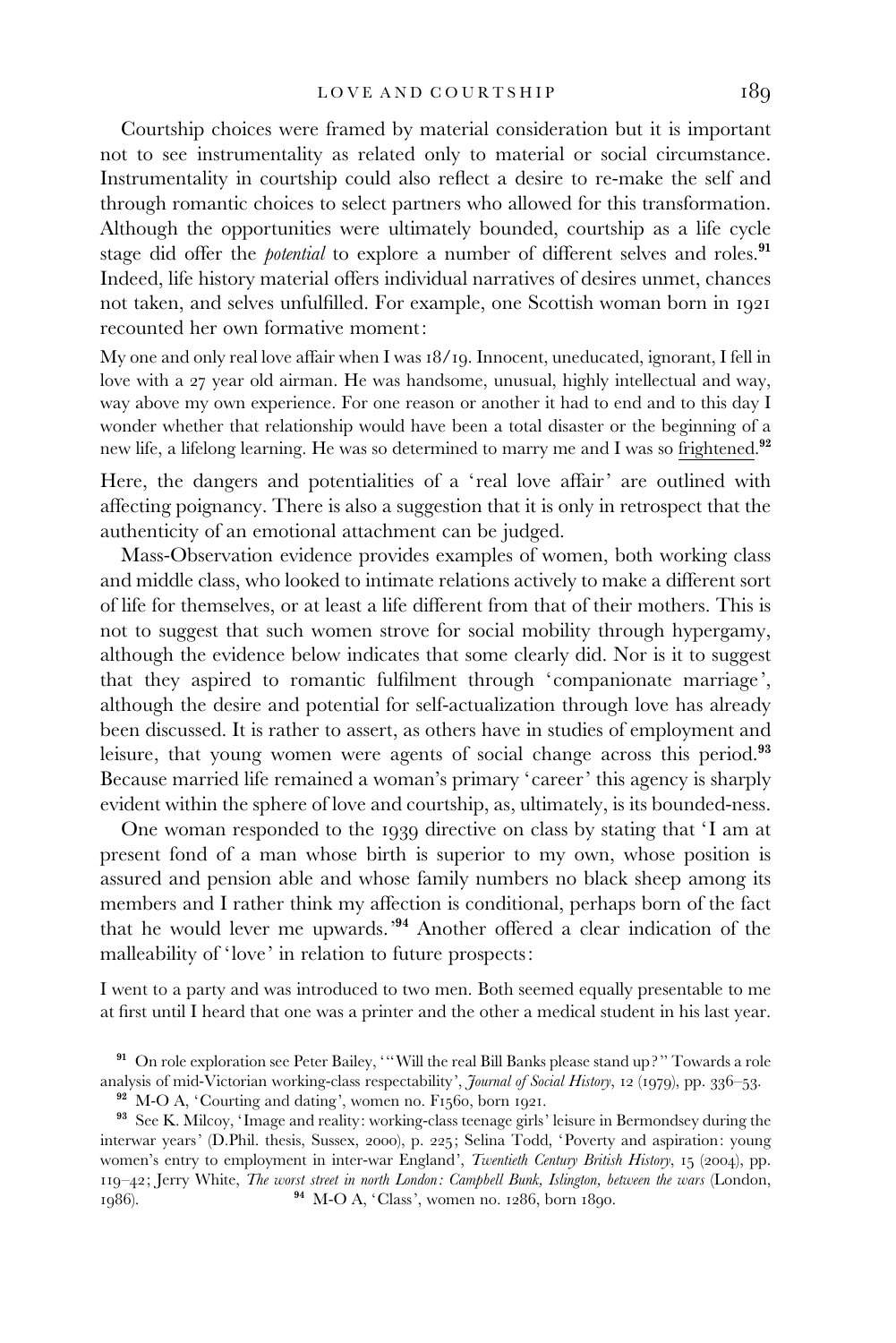I liked them both to begin with but am now in love with the student. At first it was because I liked the idea of being a doctor's wife better than a printer's – though the latter will probably have a better income. The doctor seemed to belong to a higher 'class' than the printer, though socially they move in the same circle. This I think was the fact that made me think more about the student, though now of course he genuinely means a great deal more to me than the printer.<sup>95</sup>

Both of these 'telling cases' demonstrate that the way in which love was subjectively 'felt' was rooted in material and cultural, as well as emotional, considerations.<sup>96</sup> This suggests that whilst pragmatism did indeed loom large in spousal selection, as Natalie Higgins has argued, this was not necessarily a counterpoint to romantic love as she seems to suggest. Rather, pragmatism could itself inform narratives of 'falling in love'.<sup>97</sup>

During wartime the relationship between agency, self-actualization, and courtship was further complicated. In a report sent to Mass-Observation in 1942, entitled 'The great Digby man-chase', a WAAF observer claimed that 'to get a man is not sufficient. Its easy to get a man: in fact its difficult not to. Competitive factors in the Great Man-Chase are under the following headings: quality; quantity; intensity. The decisive qualities are rank/wings; looks; money; youth in that order.'<sup>98</sup> The wartime mobility of single people certainly had an effect as one man recalled: 'Uniforms and postings to places where they were unknown gave our lovers anonymity and lack of self-consciousness.'<sup>99</sup> Moreover, the arenas for romantic meetings shifted during the war, for example the pub became a venue more frequently used by women as well as men.<sup>100</sup> Yet within this changed landscape instrumentality remained. Oral history evidence held by the Imperial War Museum suggests that the women who increasingly visited public houses in search of romantic encounters selected the venue according to the type of man they wished to meet. Recalling her experiences in the WAAF, one working-class woman emphasized the importance of personal contacts in allowing her access to particular arenas: 'That was an officer's pub, definitely. And I got there purely because of Helen and the friends that she'd already made on the station … And after that, that remained my criteria right through the forces you know, to sort of always go to the, a better place than you had any right to be in really.<sup>'101</sup> Elsewhere, Pearl Jephcott discovered that the wartime girls she surveyed were

<sup>95</sup> M-O A, 'Class', women no. 1662, born 1917.

<sup>96</sup> For a discussion of the 'telling case' approach in the context of Mass-Observation evidence see Sheridan, Street, and Bloome, Writing ourselves, p. 14.

<sup>97</sup> Higgins, 'The changing expectations and realities of marriage', p. 90.

<sup>98</sup> M-O A, Topic Collection 32, 'Women in wartime, 1939–1945', 32/3/E, 'WAAF: reports from an observer 1941–1942. The great Digby man-chase'.

<sup>99</sup> M-O A, File Report 3086, 'Love-making in public', Feb. 1949, p. 11.

<sup>100</sup> C. Langhamer, '''A public house is for all classes, men and women alike'': women, leisure and drink in Second World War England', Women's History Review, 12 (2003), pp. 423–43.

<sup>101</sup> Imperial War Museum, interview no. 6637.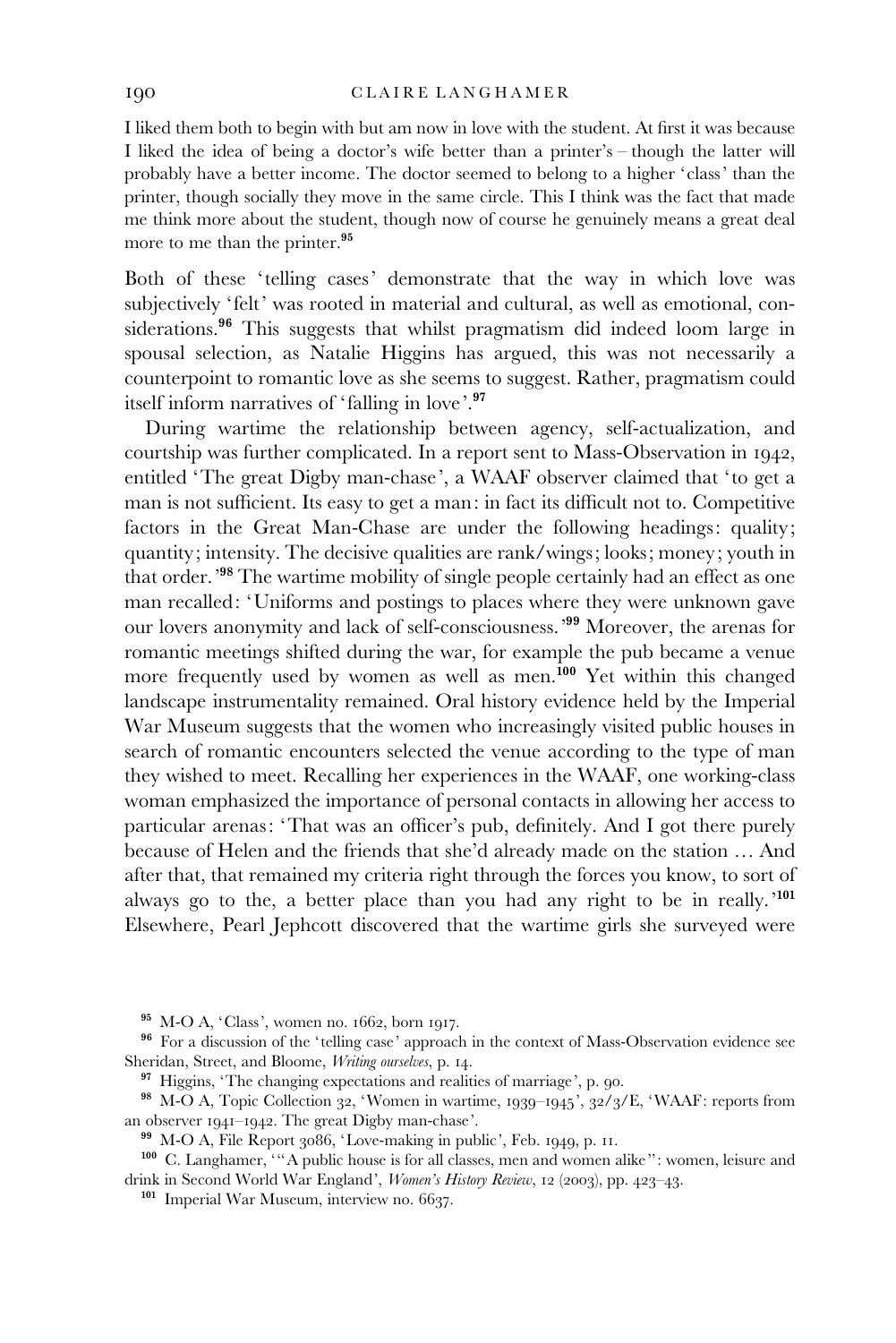keenly attuned to the kind of company to be found at different dance halls, and selected venues according to this criteria.<sup>102</sup>

'Young girls expect or hope that they will be able to cross the borderline of their class by marriage', wrote Ferdynand Zweig in 1952, adding that 'marriage, not work or study, is the main door of escape from class membership, and the status of a woman is primarily determined by the status of her husband. It is a reflected, not an autonomous, status.'<sup>103</sup> Attention to women's own accounts of courtship practice suggests that Zweig's analysis over-simplified what was a far more complex negotiation of aspiration, desire, and prudence within individual lives. It is certainly important not to exaggerate the extent to which significant social mobility was effected through romantic choice. Whilst female hypergamy was indeed a staple of women's magazine fiction across the period, and male hypergamy a theme of the angry young men literature of the late 1950s, similarities in social status remained the norm amongst courting couples. Studies by Glass and Goldthorpe suggest that there was no fundamental opening up of the social structure within this period.<sup>104</sup>

Of course instrumentality was not simply a matter for the individual. Families also played a role in the aspiration they had for their younger members, boys as well as girls. In this respect the agency of youth could come into conflict with various degrees of parental authority. Parents controlled the choices available to their children through educational provision and social contact. As one man observed of the 1950s:

My mother, being a devout Christian and churchgoer, fearing that I might get into the wrong company watched like a hawk, from a distance and hoped that I would restrict my choice to those 'nice' girls who she knew from the church … She tried to discourage anything that might distract from our studies and exams. University was her ambition for 'her boys'. We were forbidden to frequent pubs and billiard halls as dens of iniquity, but we went covertly and with a little feeling of guilt all the same.<sup>105</sup>

Parental views on the appropriateness of particular liaisons could reflect prevailing prejudice, notably hostility towards inter-racial relations.<sup>106</sup> Recalling her two years at Clarks commercial college in the early 1930s one Mass-Observer wrote that there were 'lots of foreigners there and about the only objection my parents had to my going out with boys was no foreigners, a shame because they were so charming'.<sup>107</sup> During wartime, the presence of non-British military personnel extended the field of potential romantic encounters for women, but could provoke parental and societal disapproval. Sonya Rose has shown that girls and

<sup>&</sup>lt;sup>102</sup> Jephcott, *Rising twenty*, p. 150. <sup>103</sup> F. Zweig, *Women's life and labour* (London, 1952), p. 122.

<sup>&</sup>lt;sup>104</sup> D. V. Glass, ed., Social mobility in Britain (London, 1954); John H. Goldthorpe, Social mobility and class structure in modern Britain (Oxford, 1987).

 $105$  M-O A, 'Courting and dating', men no. M1544, born 1934.

<sup>106</sup> On miscegenation anxieties in interwar Britain see Lucy Bland, 'White women and men of colour: miscegenation fears in Britain after the Great War', Gender and History, 17 (2005), pp. 29–61.

<sup>107</sup> M-O A, 'Courting and dating', women no. S521, born 1913.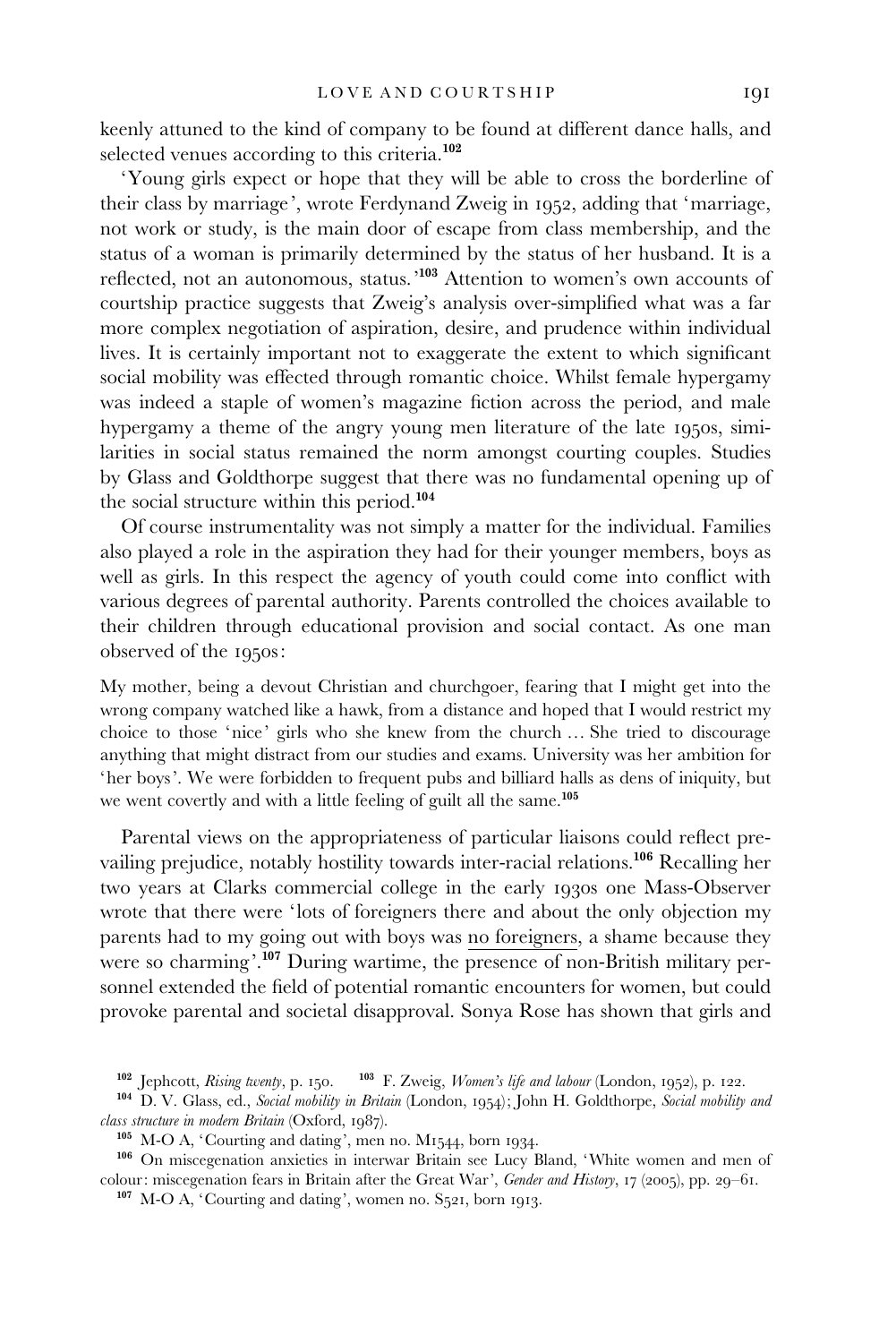women who consorted with American GIs, particularly black American GIs, were constructed as 'anti-citizens' and subject to considerable pressure to desist.<sup>108</sup> Responding to a wartime letter regarding friendship with a black soldier the Woman's Own 'agony aunt', Leonora Eyles, was clear that such liaisons should not be encouraged. 'Although coloured people are just as good as white ones', she advised, 'you must see that marriage between you would stand little chance of happiness for either of you. I think you would be very wise to end the friendship.'<sup>109</sup> Patterns of post-war immigration provided another testing ground for the much vaunted 'blindness' of love. When Trevor Philpott posed the question 'Would you let your daughter marry a Negro ?', in a 1954 Picture Post article, he demonstrated that romantic encounters carried a symbolic, and very public, significance beyond the actual individuals involved.<sup>110</sup>

#### I V

In February 1949 a Mass-Observation report entitled 'Love-making in public' drew upon panel responses to questions on this subject.<sup>111</sup> The definition of 'lovemaking' used within this report is left somewhat vague, although it records the views of a fifty-five-year-old university lecturer as constituting a definition that would be accepted by most: 'Making love is a very elastic term; I here define it as including all of the normal activities of lovers towards one another short of what would provoke interference from a not excessively zealous policeman.'<sup>112</sup> Other responses quoted demonstrate the gendered and classed dimensions of attitudes towards public display: women were considerably more likely to be opposed to it than men. The primary reason for condoning love-making in public was 'sympathy for the lovers who have nowhere private to go'. As one fifty-seven-year-old housewife put it:

I don't like it at all, because love-making is perhaps the most intimate and personal thing imaginable. However, if young people have crowded homes and no privacy, what can they do ? Better make love in a park, with what privacy one can find, than with grinning relatives around! I find it frightfully embarrassing to meet entwined lovers in public places, but I'm more sorry for their lack of privacy than shocked. It's not their fault … if I were young I'd hate to make love in public. I've always wanted complete privacy for making  $love.<sup>113</sup>$ 

A young unmarried man drew on his own experiences in stating that ' I don't like the idea of making love in public at all but it is a question of lack of opportunity. Someday a philanthropist will start a centre of courting rooms.<sup>'114</sup> Those who objected to the public display of love cited their own embarrassment and a

<sup>&</sup>lt;sup>108</sup> Sonya O. Rose, Which people's war? National identity and citizenship in wartime, Britain 1939-1945 (Oxford, 2003), p. 79. 109 Woman's Own, 16 Feb. 1945, p. 22.

<sup>&</sup>lt;sup>110</sup> Trevor Philpott, 'Would you let your daughter marry a Negro?', Picture Post, 30 Oct. 1954, pp. 21–3.  $\begin{array}{ccc}\n\text{11} & \text{M-O A, 'Love-making in public'.}\n\text{12} & \text{Ibid., p. 1.}\n\end{array}$ 

 $113$  Ibid., p. 5.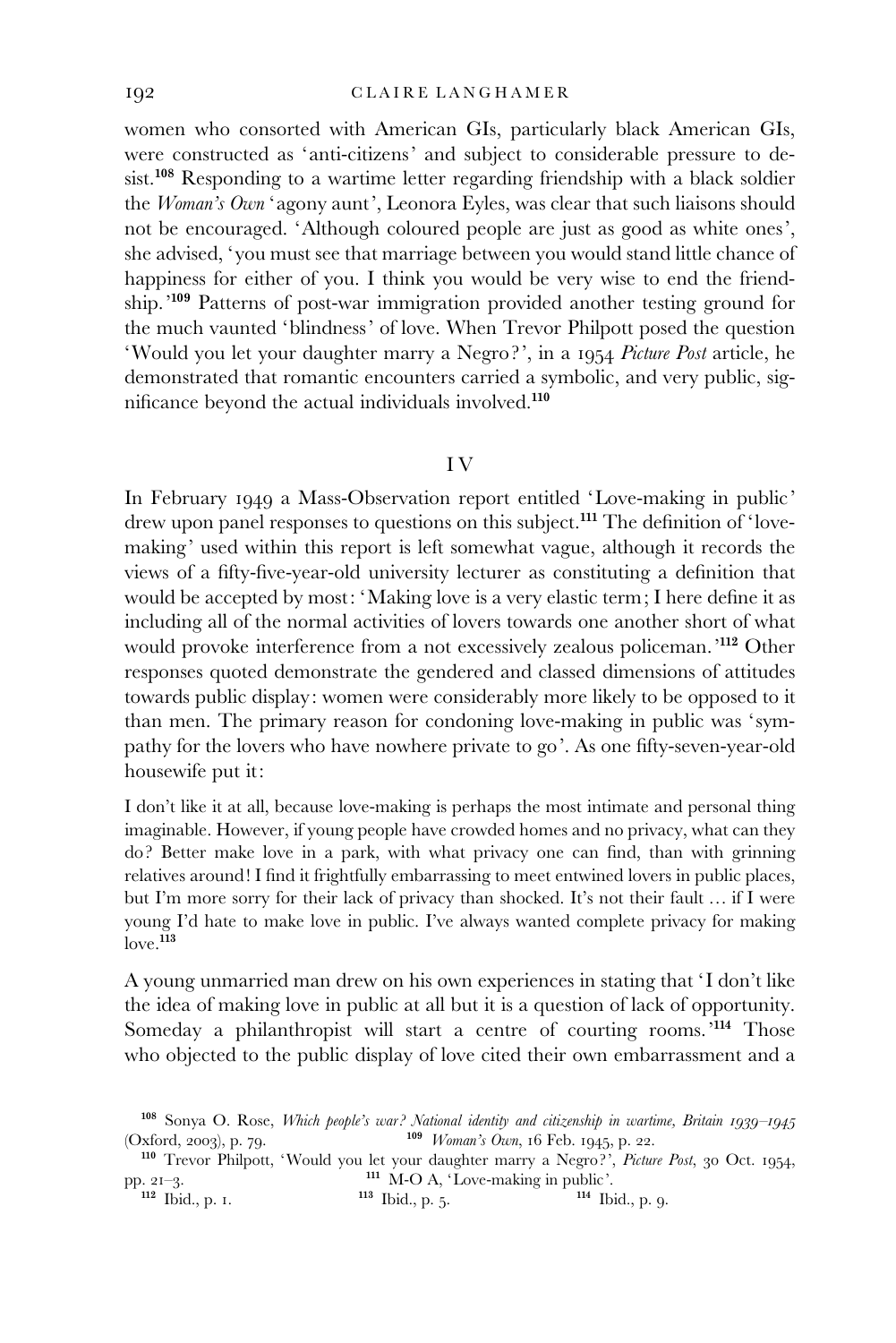conviction that love-making should remain private as key concerns. An eighteenyear-old engineering apprentice explained that 'I think that it is "un-English" and is one of those things that is not done … In intimate matters of this kind privacy is essential, unless one is a savage.'<sup>115</sup> The 'English' attitude towards intimacy was satirized by the Hungarian émigré George Mikes in his highly successful book, first published in 1946, How to be an alien:

If a continental youth wants to declare his love to a girl, he kneels down, tells her she is the sweetest, the most charming and ravishing person in the world, that she has something in her, something peculiar and individual which only a few hundred thousand other women have and that he would be unable to live one more minute without her. Often, to give a little more emphasis to the statement, he shoots himself on the spot. This is a normal, week-day declaration of love in the more temperamental continental countries. In England the boy pats his adored one on the back and says softly: 'I don't object to you, you know.' If he is quite mad with passion, he may add: 'I rather fancy you, in fact.'<sup>116</sup>

So where was developed courtship conducted across the central years of the twentieth century and how was the relationship between public display and private intimacy mediated? The cinema was, of course, the arena for courtship: the archetypal public space with a private dimension, a Mass-Observation study of 1949 found that the cinema was twice as popular for courtship practice than any other activity, although walks and dancing were also popular.<sup>117</sup> Indeed, a number of cinemas were explicit in promoting their role as arenas for courtship as the provision of double seats on the back row indicates. And yet the pursuit of private intimacy within a public leisure arena could cause tensions amongst cinemagoers. One thirty-three-year-old housewife told Mass-Observation in the late 1940s that ' I think people should please themselves as far as love-making in public is concerned, but if they want to sit cheek to cheek in the pictures I would rather they chose the back row as it is very difficult to look through or round two people glued together.'<sup>118</sup> Moreover, conflicts of interest could emerge between courting couples which attest to the competing uses which this single leisure space was put to. As a twenty-one-year-old nurse observed, 'I have no objection to having somebody's arm around me in the pictures but kissing is definitely out. For one thing it makes you miss bits of the picture and for another it's too inclined to make a noise, and that's inexcusable!'<sup>119</sup>

Beyond the cinema, however, it is pretty clear that any leisure activity was a potential arena for developed courting activity. From the Lyons Corner tea house through to the post-war coffee bar, as each new leisure arena developed it was used by courting couples. Perhaps the clearest change over time concerns a process whereby courting became simultaneously less private (moving from clearly defined venues such as the evening walk, home, cinema, and dance hall to

<sup>115</sup> Ibid., p. 7.

<sup>116</sup> George Mikes, How to be an alien (1946, London, 1962) p. 24. I am grateful to Csilla Hajnal-Smith for this reference.  $117 \text{ M-O A}$ , File Report 3150, 'Teen-age girls', Aug. 1949, p. 12.<br> $118 \text{ M-O A}$  'Love-making in public'. p. 0.

 $118$  M-O A, 'Love-making in public', p. 9.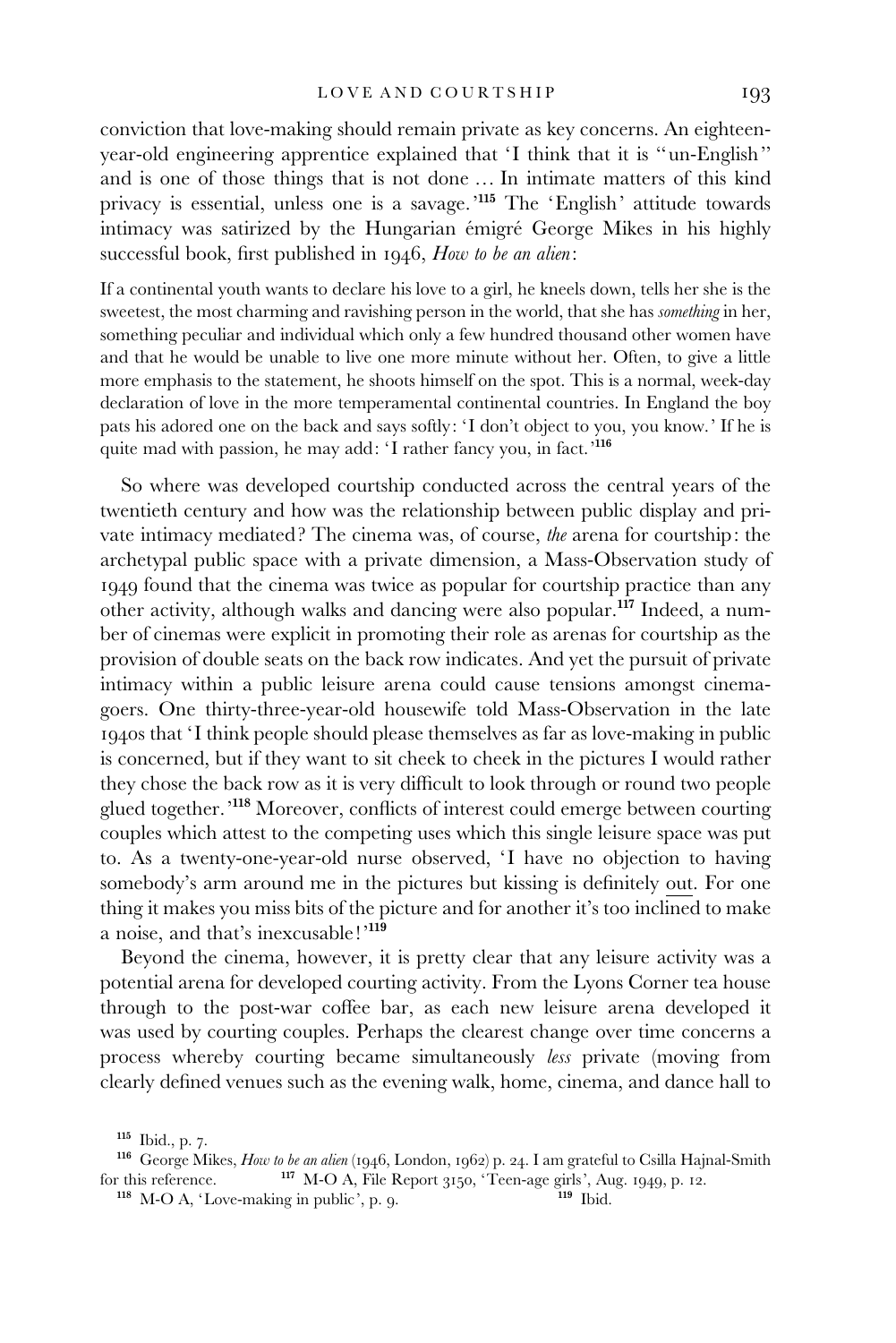virtually any youthful leisure arena) and more private (in that community and parental control declined in importance so that youthful courtship became relatively autonomous). Courting couples were increasingly positioned within the public realm of consumption, fuelling public discussion of youthful sexuality, but this was an arena which facilitated the creation of 'islands of privacy' within it.<sup>120</sup>

In the 1930s the need for intimate relationships to be sanctioned by the family persisted: etiquette dictated that the man should visit his girlfriend's home first. Describing his courtship experiences on the eve of war, a retired decorator outlined the invitation to come to Sunday tea as 'a most terrifying experience':

After being led into the house, usually the parlour in which a fire had been set for the first time in years, you'd find all the family lined up in their Sunday best and the table laid with a dazzling white cloth. There would be matching plates and cups and saucers and a cake on a glass stand. A trifle in a glass bowl, neatly cut bread already buttered, and of course, that most essential for all significant occasions, the red salmon. Everybody would pretend to be jolly while putting you under the closest scrutiny, you wouldn't know what to say and yet no banal word uttered or nervous gesture would get you off the hook.<sup>121</sup>

During wartime, however, the mobility of young people unsettled existing familial and community control. As one Mass-Observer suggested, 'it was extraordinary to be in a sense an adult and freed from the shackles of family'.<sup>122</sup> Courtship etiquette adapted to the exigencies of war whereby 'love-making had often to be done hurriedly on a 24-hour pass and in a district to which both were visitors'.<sup>123</sup> For many involved in the war effort serious courtships were maintained only through the love letter, an intensely private communication although subject to military censorship nonetheless. In this context relationships developed away from the observations of family and community. A retired carpenter told Mass-Observation of his own wartime courtship:

So we separated for four years. It took nearly a year before her first letter reached me, it had been chasing me all over the Middle East. After a few letters over a couple of years, I wrote suggesting that we got engaged and enclosed some money in the letter for a ring … Four months later I received a letter showing the girl friend wearing the engagement ring she had chosen.<sup>124</sup>

Family approval for developed courting relationships regained a degree of importance in the post-war world. 'Any mother wants to have a look at her daughter's young man. She wants to see the goods laid out on the table', Young and Wilmott were told by one woman in post-war London.<sup>125</sup> In fact they included a section entitled 'courting the mother-in-law' in their mid-1950s study of

<sup>120</sup> Illouz, Consuming the romantic utopia, p. 56.

<sup>121</sup> M-O A, 'Courting and dating', men no. R1418, born 1922.

<sup>122</sup> M-O A, 'Courting and dating', men no. L1504, born 1926.

<sup>123</sup> M-O A, 'Love-making in public', p. 11.

<sup>124</sup> M-O A, 'Courting and dating', men no. T2741, born 1921.

<sup>&</sup>lt;sup>125</sup> M. Young and P. Willmott, Family and kinship in east London (1957, London, 1962), p. 70.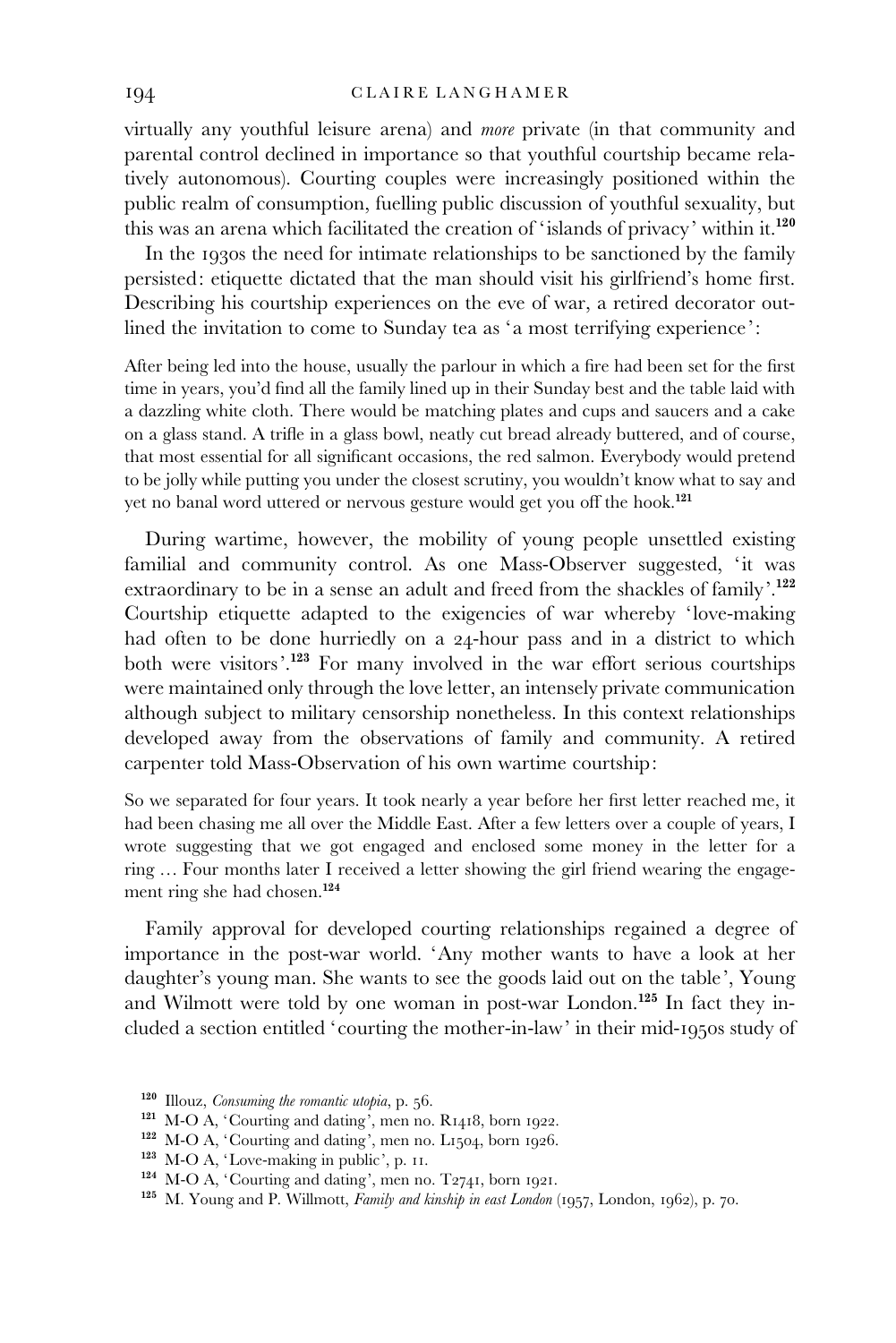the East End.<sup>126</sup> However, as Todd has suggested, increased earning opportunities led to increased independence in relations with parents,<sup>127</sup> and the post-war years saw a dramatic rise in young people's wages.<sup>128</sup> Financial access to leisure brought with it independent access to courtship arenas as the romanticization of leisure continued apace. By 1956 one guide to modern manners suggested that

Today there is a tendency for the young man to meet his girl at a friend's party, to date her at the cinema or the club and drop her off at her home. And parents have got used to it. In fact, parents are growing to accept the idea that their offspring go out when they like, and few questions asked. Until one day they casually remark: 'I'm going to marry John.'<sup>129</sup>

In the post-war period negotiations between parents and their children concerning the conduct of long term courtships were differently weighted, despite the fact that most lower middle-class and working-class young people continued to live with their parents until marriage. Parental disapproval could still act as a serious barrier to relationships: consent was needed to marry under the age of twenty-one in England and Wales, unless magistrate's approval could be gained. The ritual of requesting parental permission to marry a daughter persisted. Nonetheless, the maturing identity of 'youth', and emphasis upon its social and financial autonomy, led to a reduction in parental control, if not parental interference, in the everyday courtships of youth.

V

Mid-century heterosexual courtships did, ultimately, provide training in appropriate gender roles. Despite shifts in women's employment opportunities and earnings and the rhetoric of companionate marriage, the economy of serious courtship continued to reflect a male breadwinner model even if that model was under threat. Moreover, physical intimacy within courtship developed within the context of a persisting sexual double standard. The opprobrium heaped upon the unmarried mother throughout the period ensured that a fear of 'getting into trouble' or 'losing one's head' underlined intimate relations for women without access to reliable contraception. Dominant discourses of romantic love, as feminists have argued, ultimately worked to contain men and women within heterosexual monogamous marriage.<sup>130</sup> In 1970 Shulamith Firestone went as far as to suggest that 'love, perhaps even more than childbearing, is the pivot of women's oppression today'.<sup>131</sup> More recently, however, feminist analyses of romantic love have explored its potentialities as well as its limitations.<sup>132</sup> This article has suggested that a detailed analysis of youthful courtship practices allows us to move

<sup>126</sup> Ibid., pp. 70–3. 127 Todd, Young women, p. 196.

<sup>128</sup> Bill Osgerby, Youth in Britain since 1945 (Oxford, 1998), p. 22.

<sup>&</sup>lt;sup>129</sup> Anne Edwards and Drusilla Beyfus, *Lady behave: a guide to modern manners* (London, 1956), p. 239.

<sup>&</sup>lt;sup>130</sup> See for example, Simone de Beauvoir, *The second sex* (London, 1953).

<sup>&</sup>lt;sup>131</sup> Shulamith Firestone, *The dialectic of sex* (1970, London, 1979), p. 121.

<sup>&</sup>lt;sup>132</sup> See for example, J. Radway, *Reading the romance: women, patriarchy and popular literature* (London, 1987).